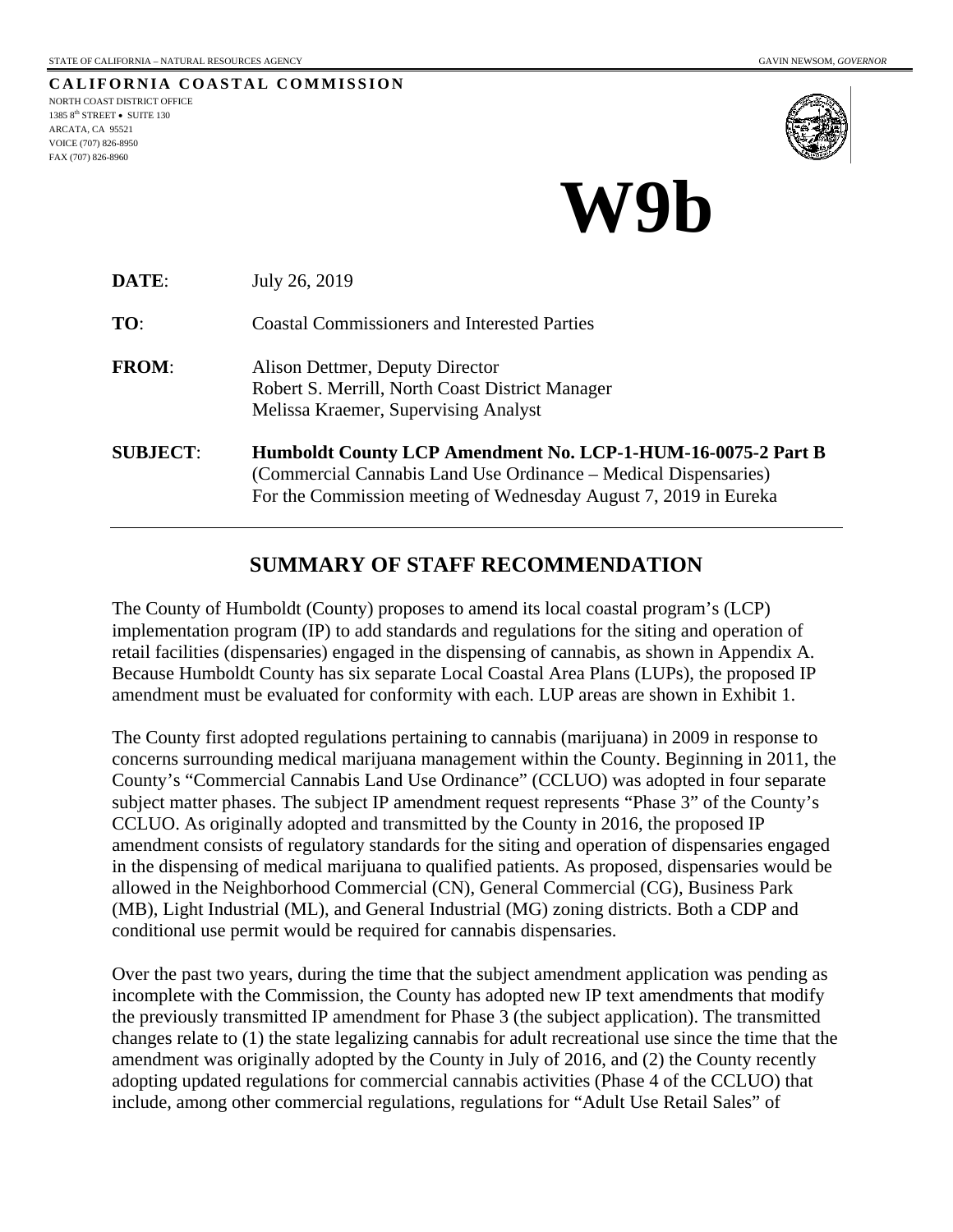cannabis (Part C of LCP Amendment Application No. LCP-1-HUM-16-0075-2, which will be effectively certified on August 7, 2019). The County staff indicates that the regulations of Part B and Part C that address cannabis dispensaries (medical and adult use, respectively) are meant to be supplementary to each other, and that Part B is meant to apply to cannabis dispensaries in general, not just medical dispensaries.

The proposed amendment recognizes that cannabis is akin to other retail uses and thus allows cannabis dispensaries within various zoning districts where retail sales and services are allowed. While cannabis dispensaries would be allowed in the CG, CN, MB, and ML zoning districts consistent with the uses allowed in these areas under the certified LUPs and the existing certified IP, the Commission, in its action to certify the County's commercial cannabis regulations with suggested modifications in May of 2019 (Part C of this amendment application), found that Adult Use Retail Sales of cannabis (regulated under Part C) only would be appropriate to allow in the MG zoning district and in the Coastal-Dependent Industrial (MC) zoning district (as an interim use on MC lands) provided that the cannabis retail sale use is combined with other cannabis uses within a permitted microbusiness facility and with the certified LCP policies that protect coastal-dependent industrial lands around Humboldt Bay. Staff recommends **Suggested Modification 1** to (a) restrict the retail sale use to microbusiness situations only in the industrial zoning district where retail sales exclusively are not allowed; and (b) exclude lands zoned for priority MC uses from being host to cannabis retail facilities except in microbusiness situations as an "interim use" in order to prevent interference with priority coastal-dependent uses. Staff also recommends **Special Modification 2** to clarify that the requirements applicable to Adult Use Retail Sales of cannabis in section 313-55.4 of the IP also apply to the proposed new section on medical dispensaries. This will ensure that certain standards related to road paving requirements, setbacks, and several other coastal resource protection standards are applied to the proposed medical cannabis dispensary regulations as intended by the County. Finally, **Suggested Modification 3** includes numerous "friendly modifications" offered by County staff on February 28, 2019 (Appendix B) to (1) delete outdated code references; (2) update terminology and definitions for internal IP consistency and consistency with the more recently developed Part C regulations; and (3) make the regulations applicable to both medical and recreational cannabis use.

## **The appropriate motions and resolutions to adopt the staff recommendation are on page 5.**

## **DEADLINE FOR COMMISSION ACTION**

On December 30, 2016, Humboldt County transmitted its Commercial Cannabis Land Use Ordinance to the Commission under Implementation Program (IP) Amendment Application No. LCP-1-HUM-16-0075-2. This IP amendment application consists of three parts: (1) Part A amends existing regulations related to indoor cultivation for personal use and adds specific regulations for outdoor cultivation for personal use; (2) Part B adds specific regulations governing facilities involved in retail distribution of cannabis; and (3) Part C adds new regulations for commercial activities associated with cultivation, processing, manufacturing, and wholesale distribution of cannabis. On December 21, 2018, Commission staff determined all three parts of the proposed LCP amendment to be complete. At the February 8, 2019 hearing, the Commission granted a six-month time extension to act on all three parts of the subject amendment pursuant to Coastal Act Section 30517. At the Coastal Commission meeting of May 9, 2019 in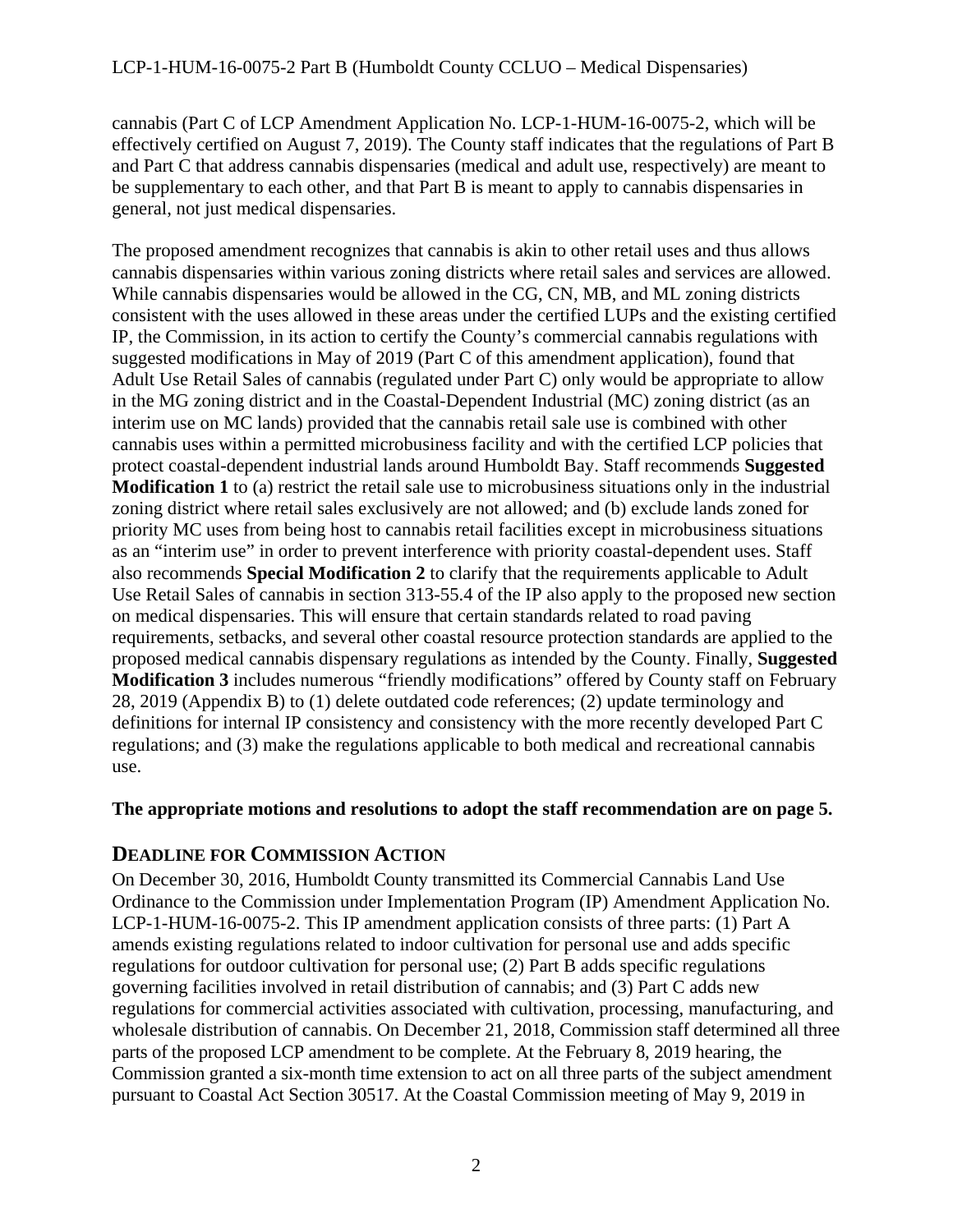Oxnard, the Commission certified Part C of the proposed application with suggested modifications. The deadline for Commission action on the remaining two parts of the proposed IP amendment application, including Part B, the subject of this staff recommendation, is August 19, 2019.

## **ADDITIONAL INFORMATION**

For further information, please contact Melissa Kraemer at the Commission's North Coast District Office in Arcata at (707) 826-8950. The proposed amendment is available for review at the Arcata office upon request.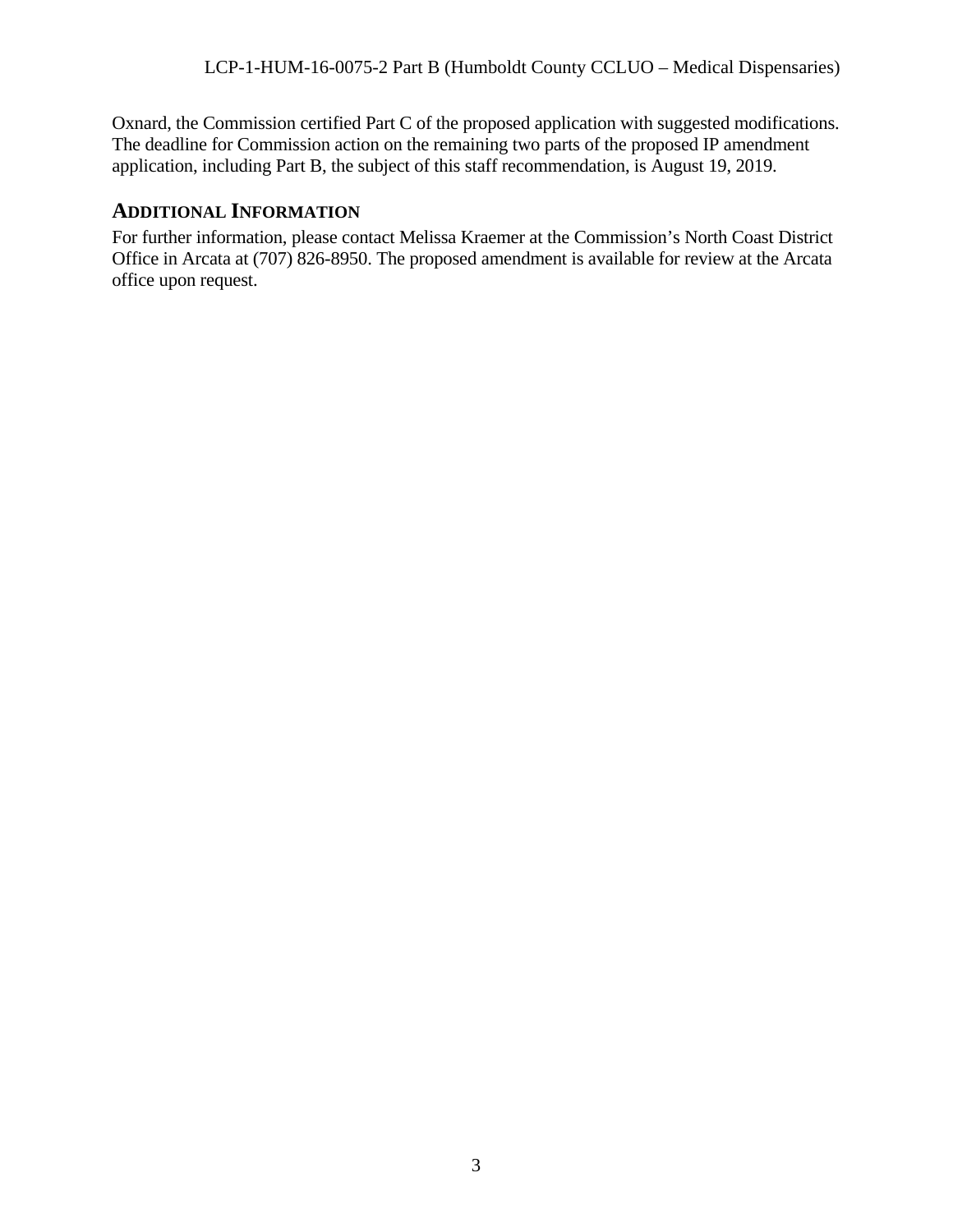# **TABLE OF CONTENTS**

| П. |                                                                                                                                                                                         |  |
|----|-----------------------------------------------------------------------------------------------------------------------------------------------------------------------------------------|--|
|    |                                                                                                                                                                                         |  |
|    |                                                                                                                                                                                         |  |
|    |                                                                                                                                                                                         |  |
|    | D. PROCEDURAL REQUIREMENTS <b>[100]</b> The PROCEDURAL REQUIREMENTS <b>[20] NAMEL III 100 100 100 100 100 100 100 100 100 100 100 100 100 100 100 100 100 100 100 100 100 100 100 1</b> |  |
|    |                                                                                                                                                                                         |  |
|    | IV. FINDINGS FOR DENIAL AND APPROVAL IF MODIFIED 9                                                                                                                                      |  |
|    |                                                                                                                                                                                         |  |
|    |                                                                                                                                                                                         |  |
|    | 2. COUNTY REGULATION OF CANNABIS AND TIMELINE OF SUBMITTAL 10                                                                                                                           |  |
|    |                                                                                                                                                                                         |  |
|    |                                                                                                                                                                                         |  |
|    |                                                                                                                                                                                         |  |
|    |                                                                                                                                                                                         |  |
|    |                                                                                                                                                                                         |  |
|    | <b>CALIFORNIA ENVIRONMENTAL QUALITY ACT 25</b>                                                                                                                                          |  |

## **APPENDICES**

Appendix A: [County Adopted Amendment](https://documents.coastal.ca.gov/reports/2019/8/w9b/w9b-8-2019-appendix.pdf)

- Appendix B: [County Staff Proposed "Friendly"](https://documents.coastal.ca.gov/reports/2019/8/w9b/w9b-8-2019-appendix.pdf) Modifications Transmitted 2/28/19
- Appendix C: [Commission Suggested Modifications \(all](https://documents.coastal.ca.gov/reports/2019/8/w9b/w9b-8-2019-appendix.pdf) modifications)
- Appendix D: [Summary of Tribal Consultation Outreach](https://documents.coastal.ca.gov/reports/2019/8/w9b/w9b-8-2019-appendix.pdf)
- Appendix E: [Summary of Local Regulation of Cannabis](https://documents.coastal.ca.gov/reports/2019/8/w9b/w9b-8-2019-appendix.pdf)

Appendix F: [Substantive file documents](https://documents.coastal.ca.gov/reports/2019/8/w9b/w9b-8-2019-appendix.pdf)

## **EXHIBITS**

Exhibit 1 – [Humboldt County LUP Areas](https://documents.coastal.ca.gov/reports/2019/8/w9b/w9b-8-2019-exhibits.pdf)

Exhibit 2 – Resolutions [of Adoption/Transmittal](https://documents.coastal.ca.gov/reports/2019/8/w9b/w9b-8-2019-exhibits.pdf)

Exhibit 3 – [Adopted Ordinance](https://documents.coastal.ca.gov/reports/2019/8/w9b/w9b-8-2019-exhibits.pdf) No. 2554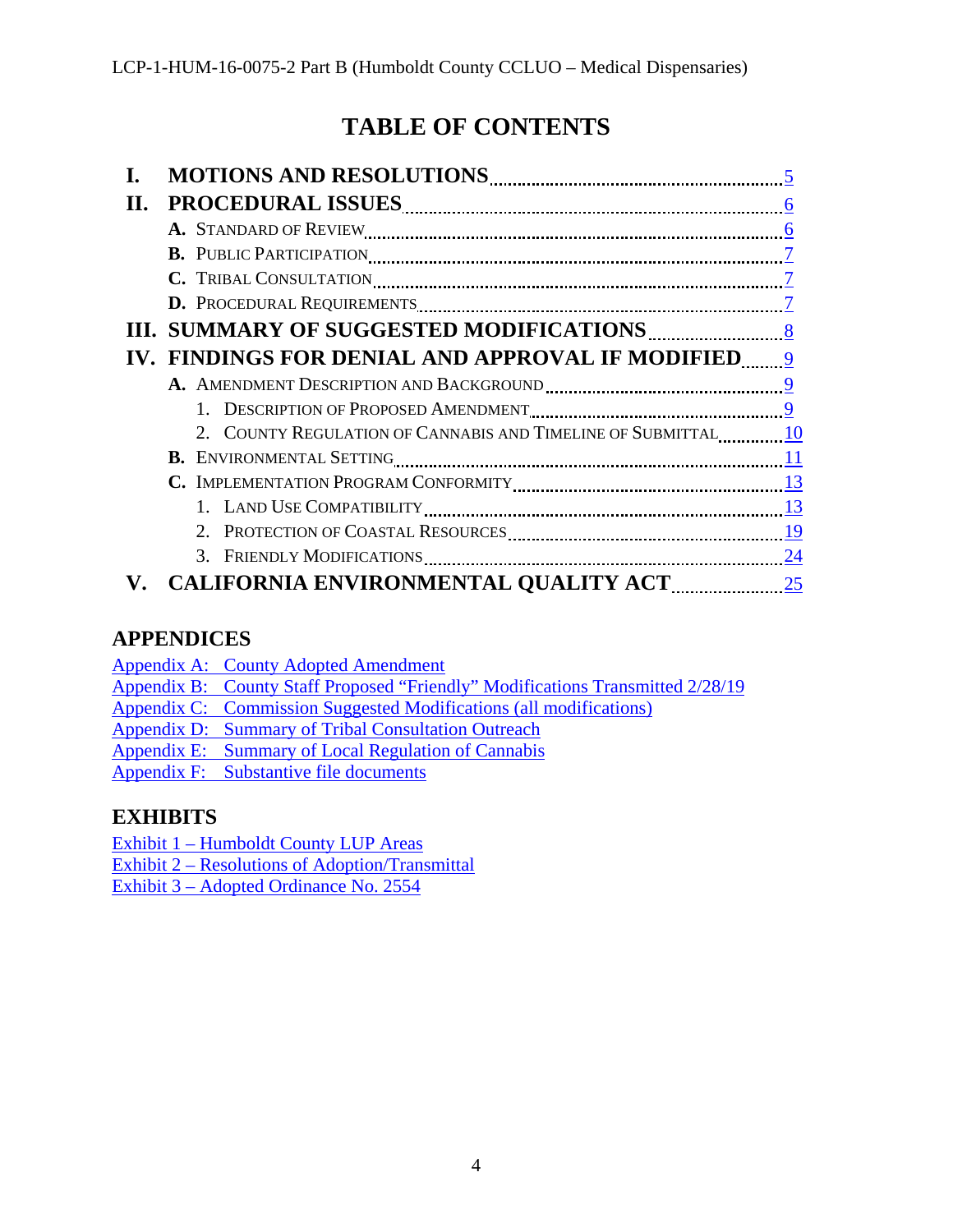## <span id="page-4-0"></span>**I. MOTIONS, RECOMMENDATIONS, AND RESOLUTIONS**

## **A. DENIAL OF IP AMENDMENT NO. "LCP-1-HUM-16-0075-2 PART B" AS SUBMITTED**

Motion 1:

*I move that the Commission reject Implementation Program Amendment No. LCP-1-HUM-16-0075-2 Part B as submitted by the County of Humboldt.*

Staff recommends a **YES** vote. Passage of this motion will result in rejection of the implementation program amendment as submitted and adoption of the following resolution and findings. The motion passes only by an affirmative vote of a majority of the Commissioners present.

Resolution 1 to Deny the IP Amendment as submitted:

The Commission hereby denies certification of Implementation Program Amendment No. LCP-1-HUM-16-0075-2 Part B as submitted for the County of Humboldt on grounds that the implementation program amendment as submitted does not conform with, and is inadequate to carry out the provisions of the certified land use plan. Certification of the implementation program amendment would not meet the requirements of the California Environmental Quality Act as there are feasible alternatives and mitigation measures that would substantially lessen the significant adverse impacts on the environment that will result from certification of the implementation program amendment as submitted.

## **B. CERTIFICATION OF IP AMENDMENT NO. "LCP-1-HUM-16-0075-2 PART B" WITH SUGGESTED MODIFICATIONS**

Motion 2:

*I move that the Commission certify Implementation Program Amendment No. LCP-1-HUM-16-0075-2 Part B for the County of Humboldt if it is modified as suggested in this staff report.*

Staff recommends a **YES** vote. Passage of this motion will result in certification of the implementation program amendment with suggested modifications and the adoption of the following resolution and findings. The motion passes only by an affirmative vote of a majority of the Commissioners present.

Resolution 2 to Certify the IP Amendment with Suggested Modifications:

The Commission hereby certifies the Implementation Program Amendment No. LCP-1-HUM-16-0075-2 Part B for the County of Humboldt if modified as suggested on grounds that the implementation program, as amended, conforms with and is adequate to carry out the provisions of the certified land use plan. Certification of the implementation program amendment will comply with the California Environmental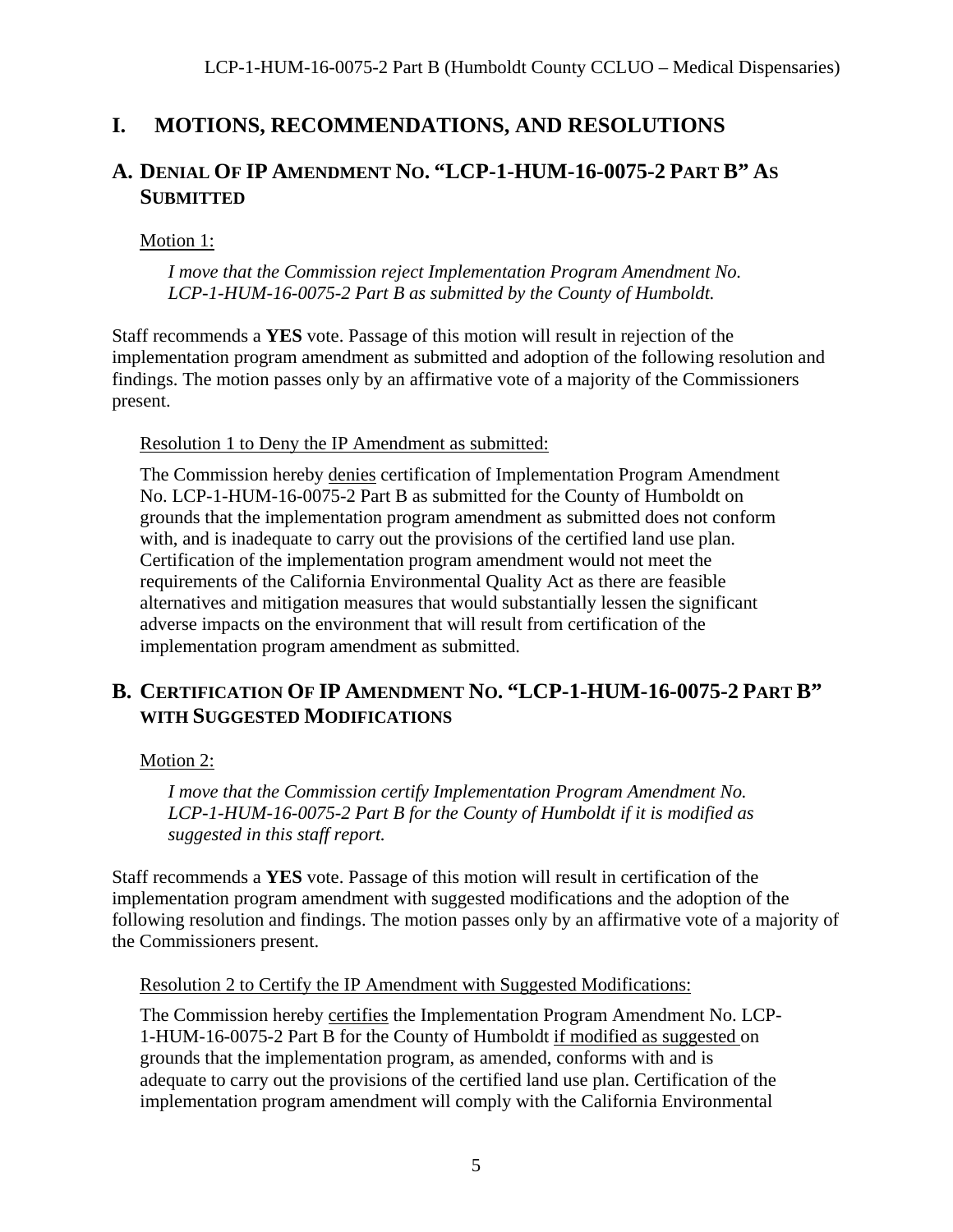Quality Act, because either 1) feasible mitigation measures and/or alternatives have been incorporated to substantially lessen any significant adverse effects of the implementation program amendment on the environment, or 2) there are no further feasible alternatives and mitigation measures that would substantially lessen any significant adverse impacts on the environment.

## <span id="page-5-0"></span>**II. PROCEDURAL ISSUES**

## <span id="page-5-1"></span>**A. STANDARD OF REVIEW**

Section 30513 of the Coastal Act addresses certification of the Implementation Program (IP) portion of a local coastal program (LCP) in part as follows:

*The local government shall submit to the Commission the zoning ordinances, zoning district maps, and, where necessary, other implementing actions that are required pursuant to this chapter…*

*…The Commission may only reject ordinances, zoning district maps, or other implementing action on the grounds that they do not conform with, or are inadequate to carry out, the provisions of the certified land use plan. If the Commission rejects the zoning ordinances, zoning district maps, or other implementing actions, it shall give written notice of the rejection, specifying the provisions of the land use plan with which the rejected zoning ordinances do not conform, or which it finds will not be adequately carried out, together with its reasons for the action taken.* 

*The Commission may suggest modifications in the rejected zoning ordinances, zoning district maps, or other implementing actions…*

Section 30514 of the Coastal Act addresses LCP amendments in part as follows:

- *(a) A certified local coastal program and all local implementing ordinances, regulations, and other actions may be amended by the appropriate local government, but no such amendment shall take effect until it has been certified by the commission.*
- *(b) Any proposed amendments to a certified local coastal program shall be submitted to, and processed by, the commission in accordance with the applicable procedures and time limits specified in Sections 30512 and 30513…*

The standard of review for the proposed amendment to the IP portion of the County of Humboldt certified LCP (in this case, changes to Coastal Zoning Regulations, Chapter 3) is whether the IP as amended conforms with and is adequate to carry out the provisions of the six Local Coastal Area Plans in the land use plan (LUP) portion of the County's LCP. The County has six different certified LUPs (from north to south): (1) North Coast Area Plan; (2) Trinidad Area Plan; (3)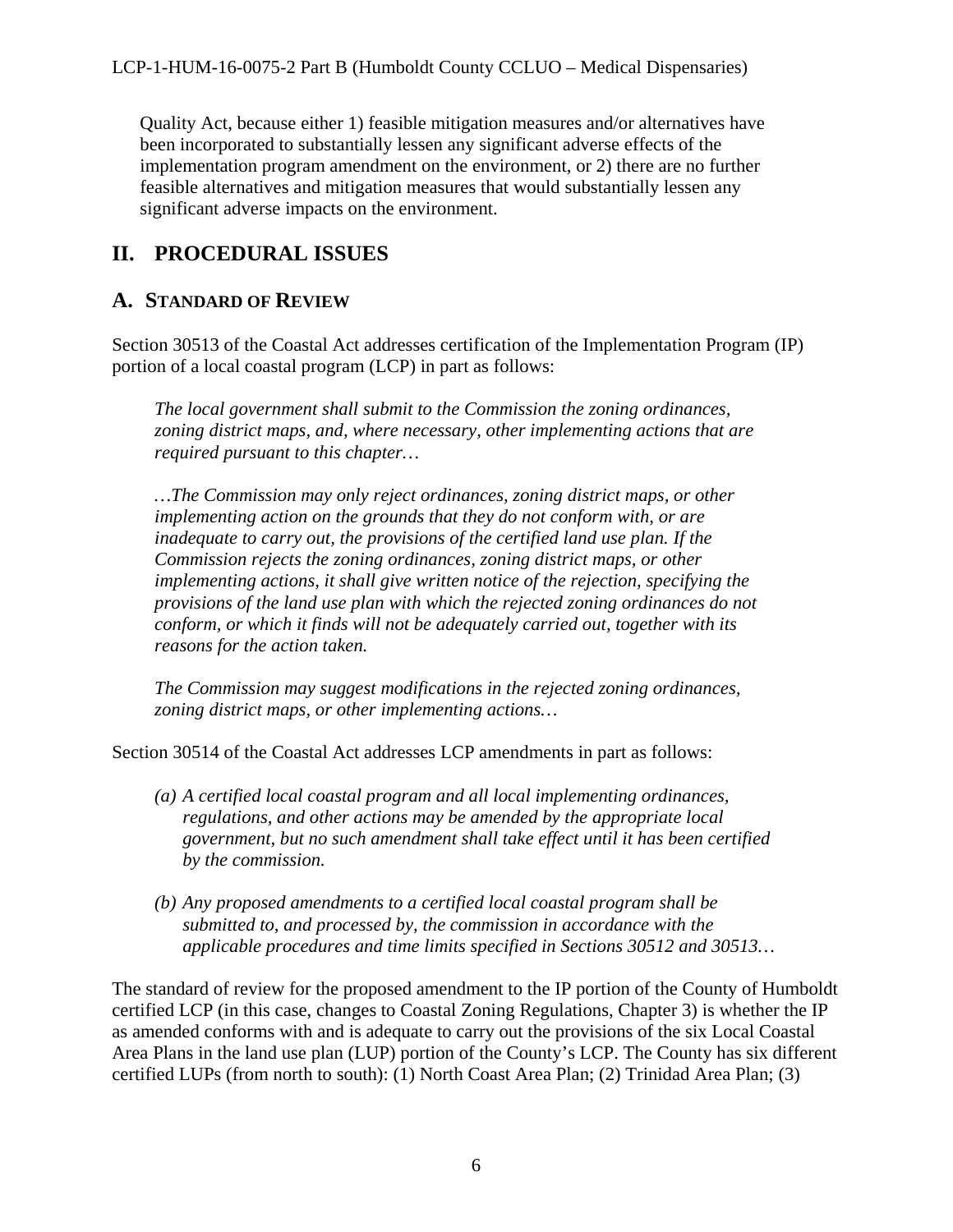McKinleyville Area Plan; (4) Humboldt Bay Area Plan; (5) Eel River Area Plan; and (6) South Coast Area Plan. Maps of the six LUP planning areas are included as Exhibit 1.

## <span id="page-6-0"></span>**B. PUBLIC PARTICIPATION**

Section 30503 of the Coastal Act requires public input in the preparation, approval, certification and amendment of any LCP. The County Planning Commission conducted nine public hearings on the development of the LCP amendment (in conjunction with the development of the inland cannabis ordinance), including on 1/6/11, 2/3/11, 5/12/11, 8/18/11, and 10/1/15. The County Board of Supervisors held seven public hearings, including on 11/15/11, 12/13/11, 7/28/15, 8/18/15, 5/10/16, and 7/19/16. All public hearings were noticed to the public consistent with Sections 13551 and 13552 of Title 14 of the California Code of Regulations. Notice of the Coastal Commission hearing for this LCP amendment has been distributed to all known interested parties.

## <span id="page-6-1"></span>**C. TRIBAL CONSULTATION**

During the process of reviewing the IP amendment application and developing this recommendation, Commission staff reached out via email to representatives from Native American Tribes and affiliated contact groups understood to have current and/or historic connections to the project area. Appendix D includes a summary of the tribes/groups who were contacted by Commission staff, the initial date(s) of contact, and the date(s) of initial reply from tribes/groups.

In addition, an in-person joint tribal meeting between various tribes and Coastal Commission staff was held on 3/28/19 in Eureka. The meeting was attended by tribal representatives from the Yurok, Wiyot, and Hoopa Valley Tribes, and the County Director of Planning and Building also was present. At the meeting, Commission staff presented an overview of the Commission's LCP amendment application review process, the County's proposal including the provisions providing specific protections for tribal cultural resources, the Commission's recently adopted tribal consultation policy, and background on existing LCP resource protection policies. Commission and County staff answered questions, and there was discussion of the proposed amendment and issues of concern to the tribes. The tribal representatives expressed no issues of concern regarding Part B of the application.

## <span id="page-6-2"></span>**D. PROCEDURAL REQUIREMENTS**

Pursuant to section 13551(b) of Title 14 of the California Code of Regulations, the County resolution for submittal may specify that a LCP amendment will either require formal local government adoption after the Commission approval, or that it is an amendment that will take effect automatically upon the Commission's approval pursuant to Public Resources Code sections 30512, 30513, and 30519. In this case, the County's resolution of transmittal of the IP amendment to the Commission for certification states that the amendment will take effect immediately upon Commission action. Therefore, if the Commission certifies the LCP amendment as submitted, no further County Board action will be necessary. Should the Commission certify the LCP amendment subject to suggested modifications, acceptance of these suggested modifications by the County Board of Supervisors and a determination by the Executive Director of compliance with section 13544 of the Commission's regulations will be required in order for the amendment to take effect. Should the Commission deny the LCP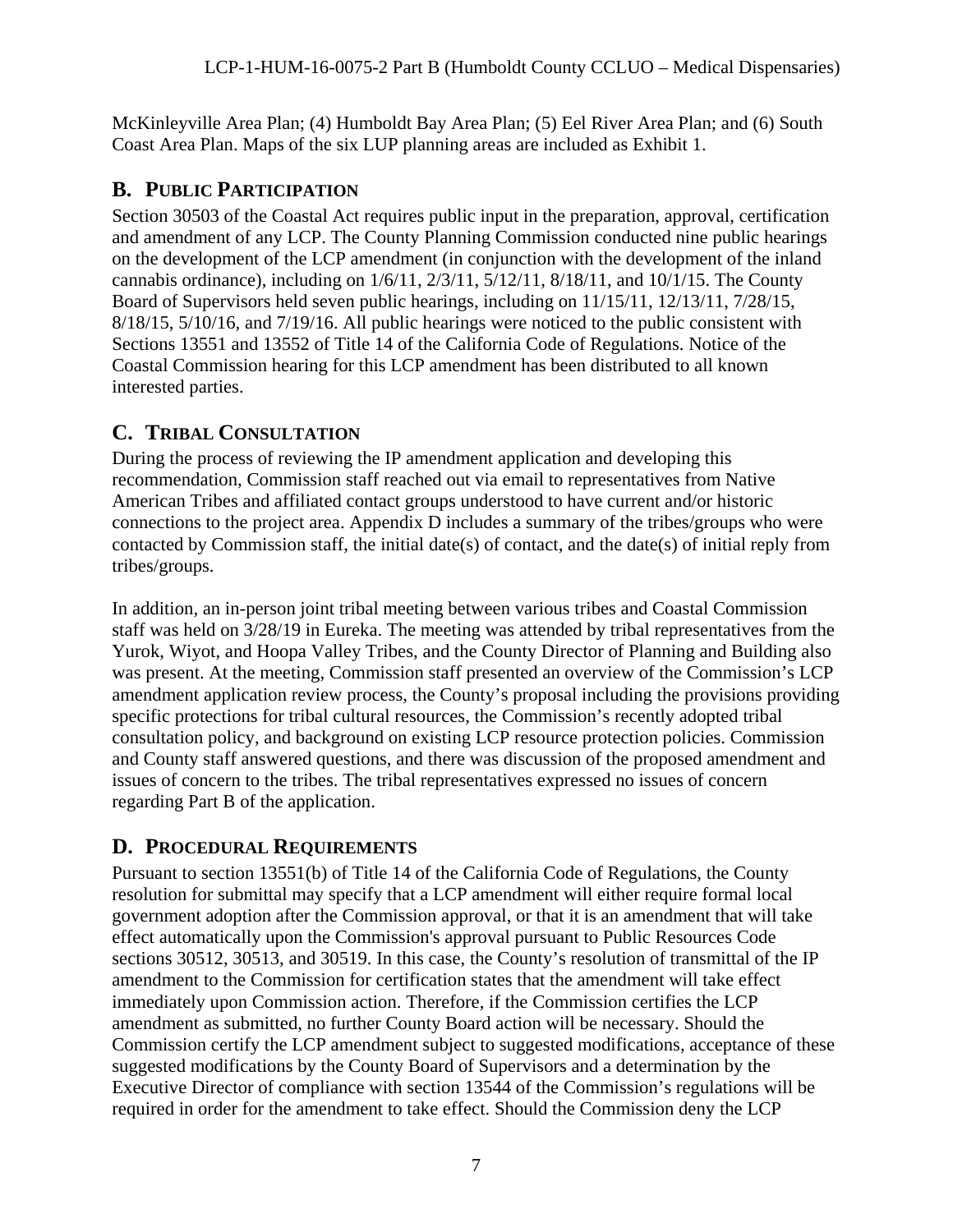Amendment as submitted without suggested modifications, no further action is required by either the Commission or the County, and the LCP amendment will not become effective.

## <span id="page-7-0"></span>**III. SUMMARY OF SUGGESTED MODIFICATIONS**

The Commission attaches three suggested modifications shown below. The County staff has indicated its agreement with the Commission's suggested modifications.

If Humboldt County accepts the suggested modifications within six months of Commission action (i.e., by February 7, 2020), by formal resolution of the Board of Supervisors, the modified amendment will become effective upon Commission concurrence with the Executive Director's finding that this acceptance has been properly accomplished.

County proposed text is shown in black underline. Text shown in **bold double cross-out** and **bold double-underline** format denotes text to be deleted/added by the Commission:

## **Suggested Modification 1:**

Specify, in proposed section 55.3.8.2, that retail dispensaries may only be permitted in the General Industrial (MG) zoning district and in the Coastal-Dependent Industrial (MC) zoning district as (only as an interim use on MC lands) as part of "microbusiness" activities consistent with IP section 313-55.4 and with the certified LUP policies that protect coastal-dependent industrial lands around Humboldt Bay. The purpose of this Suggested Modification is to (a) restrict the retail sale use to microbusiness situations only in the industrial zoning districts where retail sales exclusively are not allowed; and (b) consistent with the Commission's action on Part C of the subject IP amendment application (certified with suggested modifications in May of 2019), exclude lands zoned for priority MC uses from being host to cannabis retail facilities except in microbusiness situations as an "interim use" in order to prevent interference with priority coastal dependent industrial and similar coastal-dependent uses.

*55.3.8.2 Medical cCannabis dispensaries shall only be allowed in specifically enumerated zones with a valid business license, and a conditional use permit and coastal development permit, issued pursuant to Section 312-3.1 of the code. Zoning districts where a Dispensary may be located are CN, CG, MB, and ML, and MG. Dispensaries may only be permitted in the MG zone and in the MC zone as an interim use as Microbusiness activities consistent with Section 313- 55.4.*

…

## **Suggested Modification 2:**

Clarify, in proposed section 55.3.9 (Cannabis Dispensary Requirements), that in addition to all other requirements for a conditional use permit and coastal development permit, the requirements applicable to Adult Use Retail Sales of cannabis in section 313-55.4 of the IP also apply:

## *55.3.9* **Medical** *Cannabis Dispensary Requirements*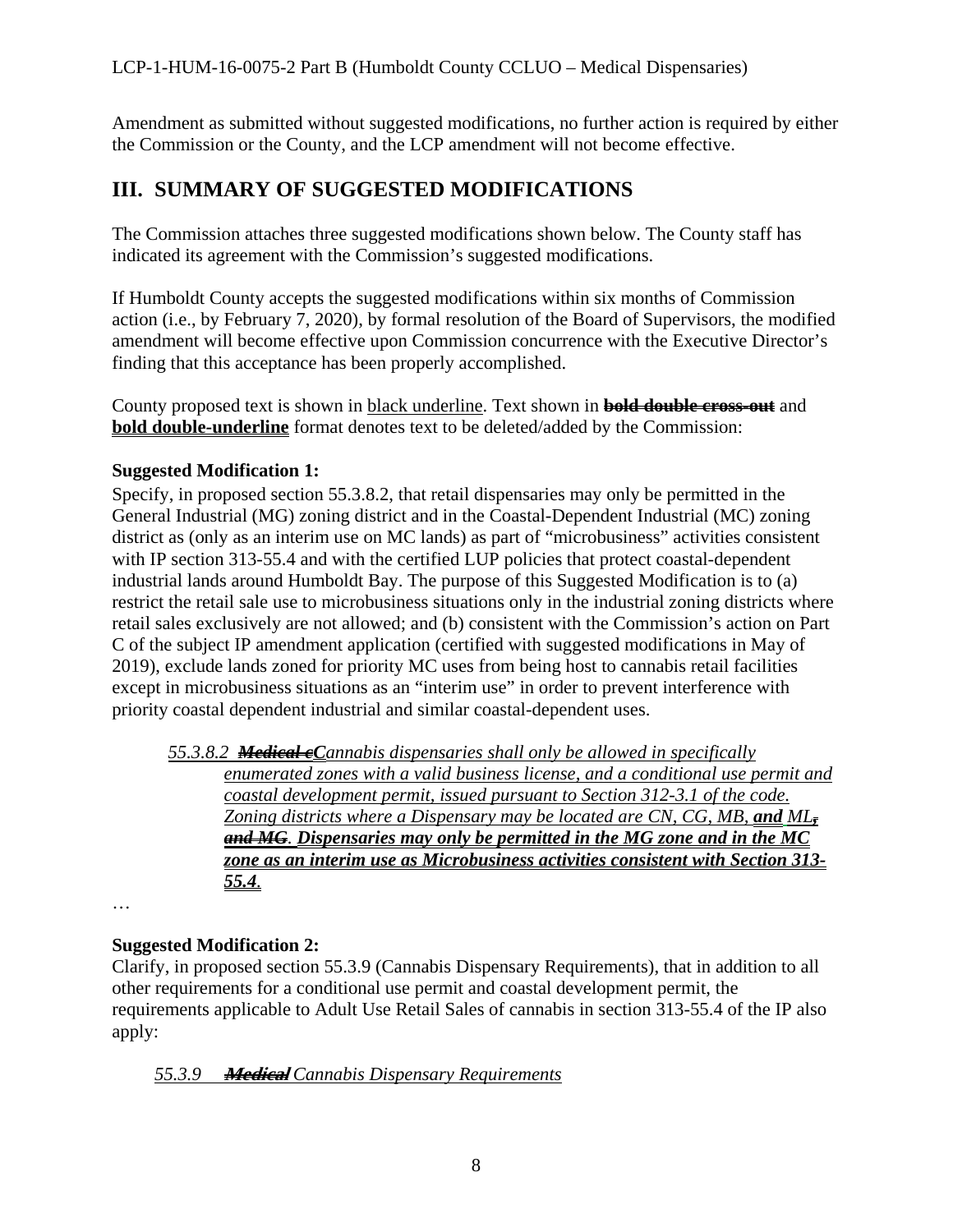#### LCP-1-HUM-16-0075-2 Part B (Humboldt County CCLUO – Medical Dispensaries)

*In addition to all other requirements for a conditional use permit and coastal development permit, and in addition to the requirements applicable to Adult Use Retail Sales of cannabis in section 313-55.4 of the coastal zoning regulations, all of the following terms and provisions must be met in order for the Planning Commission to consider granting or renewing a conditional use permit or coastal development permit to operate a* **medical** *cannabis Dispensary:*

…

#### **Suggested Modification 3:**

Suggested modification 3 includes numerous "friendly modifications" offered by County staff on February 28, 2019 (Appendix B) to (1) delete outdated code references; (2) update terminology and definitions for internal IP consistency and consistency with the more recently developed Part C regulations; and (3) make the regulations applicable to both medical and recreational cannabis use. The suggested modification also includes additional minor changes suggested by the Commission to reduce redundancy and promote clarity and internal IP consistency.

Appendix C displays the totality of Commission suggested modifications, which include the County staff's proposed friendly modifications plus the other changes suggested by the Commission in Suggested Modifications 1, 2, and 3 shown above.

## <span id="page-8-0"></span>**IV. FINDINGS FOR DENIAL OF THE SUBJECT IP AMENDMENT AS SUBMITTED AND CERTIFICATION IF MODIFIED**

The Commission finds and declares as follows for proposed Implementation Program (IP) Amendment No. LCP-1-HUM-16-0075-2 Part B:

#### <span id="page-8-1"></span>**A. AMENDMENT DESCRIPTION AND BACKGROUND**

#### <span id="page-8-2"></span>**1. Description of Proposed IP Amendment (LCP-1-HUM-16-0075-2 Part B)**

#### Proposed New Phase 3 Regulations (Retail Dispensaries)

As originally adopted and transmitted by the County in 2016, the proposed IP amendment consists of regulatory standards for the siting and operation of retail facilities (dispensaries) engaged in the dispensing of medical marijuana to qualified patients. As proposed, dispensaries would be allowed in the Neighborhood Commercial (CN), General Commercial (CG), Business Park (MB), Light Industrial (ML), and General Industrial (MG) zoning districts. Both a CDP and conditional use permit would be required for cannabis dispensaries. Applications would be required to be accompanied by a hazardous materials storage, handling, and disposal plan approved by the County Division of Environmental Health, if applicable. There are no specified setbacks required under the proposed IP amendment, though if a dispensary is located within 600 feet of any of the following, it could be denied if the County determines that there would be significant impacts: (a) "residential neighborhoods and their inhabitants;" (b) churches; (c) playgrounds, public parks, libraries, licensed day care facilities, and places where children congregate; (d) residential treatment facilities; or (e) "another cannabis dispensary, delivery service or other distribution or transfer facility..."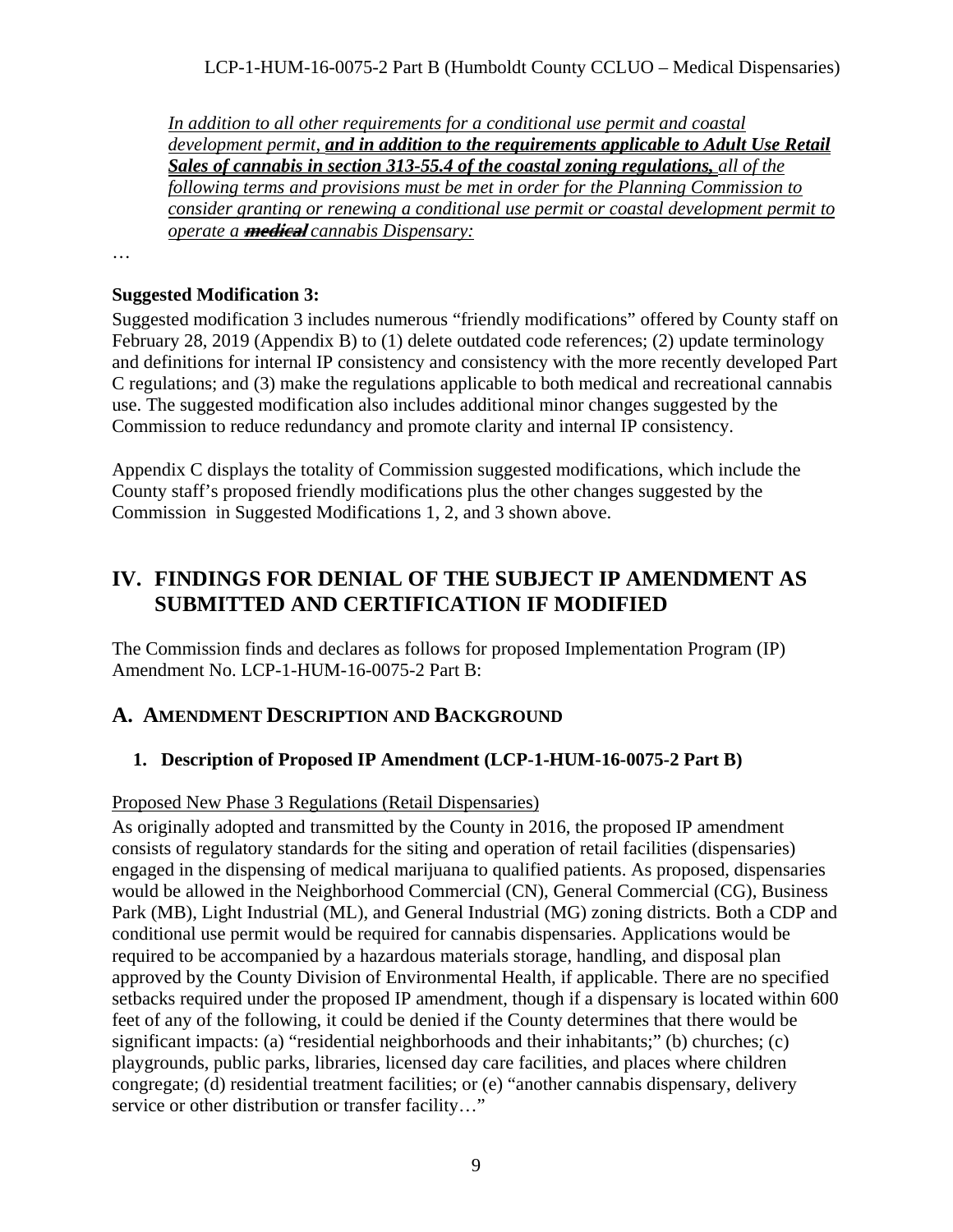#### County Staff Proposed "Friendly Modifications"

Since the time that the County adopted and transmitted the proposed IP changes described above, (1) the State legalized cannabis for adult recreational use, and (2) the County updated regulations for commercial cannabis activities (Part C of the subject LCPA application, certified by the Commission with suggested modifications on May 9, 2019). To promote consistency with current State law as well as more recently adopted terminology, definitions, and other standards, County staff offered several proposed "friendly modifications" on February 28, 2019 (Appendix B). The proposed friendly modifications offered by County staff would (a) delete outdated code references; (b) update terminology and definitions for internal IP consistency and consistency with the more recently developed Part C regulations; and (c) make the regulations applicable to both medical and recreational cannabis use.

#### <span id="page-9-0"></span>**2. County Regulation of Cannabis and Timeline of Submittal to the Commission**

Humboldt County first adopted regulations pertaining to cannabis (marijuana) in 2009 in response to concerns surrounding medical marijuana management within the County. Two members of the County Board of Supervisors served on a subcommittee to research medical marijuana management alternatives and investigate policy options. Beginning in 2011, the County's "Commercial Cannabis Land Use Ordinance" (CCLUO) was adopted in four separate subject matter phases, including: Phase 1 regarding indoor cultivation for personal use; Phase 2 regarding outdoor cultivation for personal use; Phase 3 for dispensaries; and Phase 4 for commercial cultivation, processing, manufacturing, and distribution of cannabis. For each phase, the County adopted separate ordinances for the coastal zone and inland areas of the County. Generally, the coastal zone ordinance for each phase was modeled based on the corresponding inland area ordinance.

The ordinance for each phase was first adopted after cannabis activities related to personal medical use had been legalized within California, but prior to the voter initiative in 2016 that legalized at the state level cannabis activities related to adult recreational use. After passage of the initiative, the County adopted new ordinances amending each phase of the CCLUO to incorporate provisions regulating both personal medical use and adult recreational use of cannabis. The history of the County's adoption and transmittal of coastal cannabis ordinances for certification by the Commission as amendments to the certified IP is summarized below (and see Appendix E).

#### CCLUO Phase 1 (Indoor Cultivation for Personal Medical Use)

The County adopted regulations for the indoor cultivation of cannabis for personal medical use on 12/13/11. The Commission certified these regulations (County Ordinance No. 2468) for the coastal zone under Minor IP Amendment No. "HUM-MIN-1-12" on 3/9/12.

#### CCLUO Phase 2 (Outdoor Cultivation for Personal Medical Use)

The County adopted regulations pertaining to the outdoor cultivation of cannabis for personal medical use on parcels five acres in size and smaller in the coastal zone on 10/28/14 (Ordinance No. 2523), and subsequently transmitted the amendment for certification on 12/30/16. The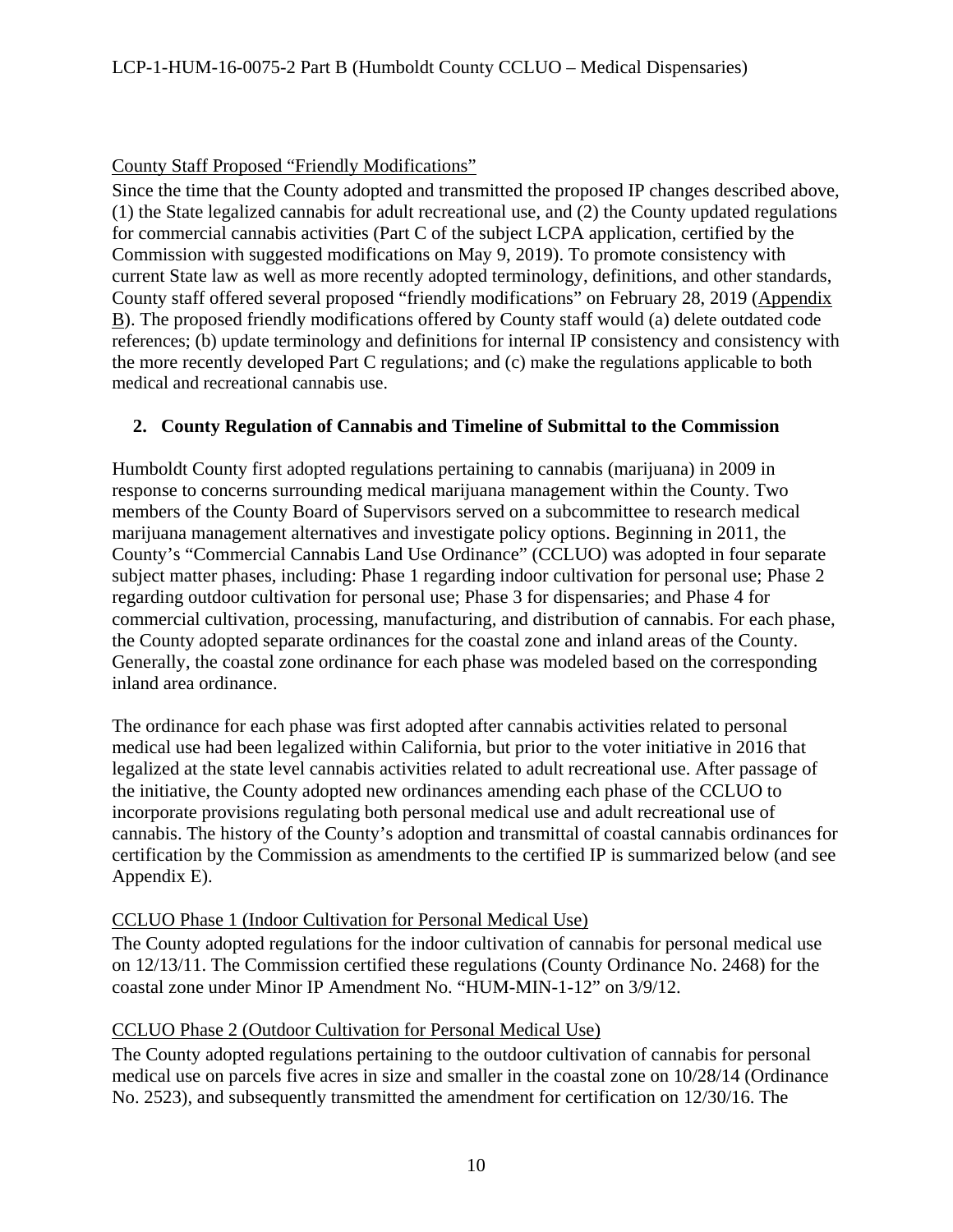adopted ordinance also includes certain changes to the previously certified Phase 1 regulations (County Ordinance No. 2468). Over the past two years, the County has adopted new IP text amendments that affect the previously transmitted IP amendment for Phase 2, and the County staff also has recently offered proposed changes (friendly modifications) to the transmitted amendment (Part A of IP Amendment Application No. LCP-1-HUM-16-0075-2). On 12/21/18, Commission staff determined that the County had provided sufficient information to deem the IP amendment submitted. On 2/8/19, the Commission granted a six-month time extension to act on the IP amendment application. The Commission will consider Part A of IP Amendment Application No. LCP-1-HUM-16-0075-2 at the August 7, 2019 Commission meeting.

#### CCLUO Phase 3 (Subject IP Amendment Application for Medical Dispensaries)

Phase 3 is the subject amendment, IP Amendment Application No. LCP-1-HUM-16-0075-2 Part B. The County adopted coastal regulations pertaining to medical dispensaries on 7/19/16 under Ordinance No. 2554 and transmitted the amendment for certification on 12/30/16. Similar to the ordinance transmitted as Part A of the IP Amendment submittal, over the past two years, the County has adopted new IP text amendments that modify the previously transmitted IP amendment for Phase 3, and as noted above, the County staff also has recently offered proposed changes (friendly modifications) to the submittal (summarized in Appendix E). On 12/21/18, Commission staff determined that the County had provided sufficient information to deem the IP amendment submitted. On 2/8/19, the Commission granted a six-month time extension to act on the IP amendment application.

## CCLUO Phase 4 (Commercial Cannabis Activities)

The County adopted regulations pertaining to the commercial cultivation, processing, manufacturing, and distribution of cannabis for medical use on 9/13/16 under Ordinance No. 2559 (locally referred to as "Cannabis 1.0"). The County subsequently transmitted the amendment for certification on 12/30/16. Over the prior two years, the County repealed its previously adopted and transmitted IP amendment for Phase 4 (Ordinance 2559), and adopted and transmitted new regulations for Phase 4 (Ordinance No. 2598) incorporating provision for commercial adult recreational use activities. In addition, the County staff offered proposed changes (friendly modifications) to the submittal. Appendix E provides added detail on the history of changes to this proposed amendment. At the Coastal Commission meeting of May 9, 2019 in Oxnard, the Commission (a) denied the County of Humboldt IP Amendment Application No. LCP-1-HUM-16-0075-2 Part C as submitted, and (b) certified the IP amendment as recommended by staff with suggested modifications described in the April  $19<sup>th</sup>$  staff report, as modified orally at the May 9<sup>th</sup> hearing. Humboldt County has accepted the suggested modifications by formal resolution of the Board of Supervisors, and the modified amendment will become effectively certified at the August 7, 2019 Commission hearing prior to hearing of the subject amendment.

## <span id="page-10-0"></span>**B. ENVIRONMENTAL SETTING**

Humboldt County has six separate certified Land Use Plans (LUPs), each certified by the Commission in the early 1980's. LUP planning areas are shown in Exhibit 1.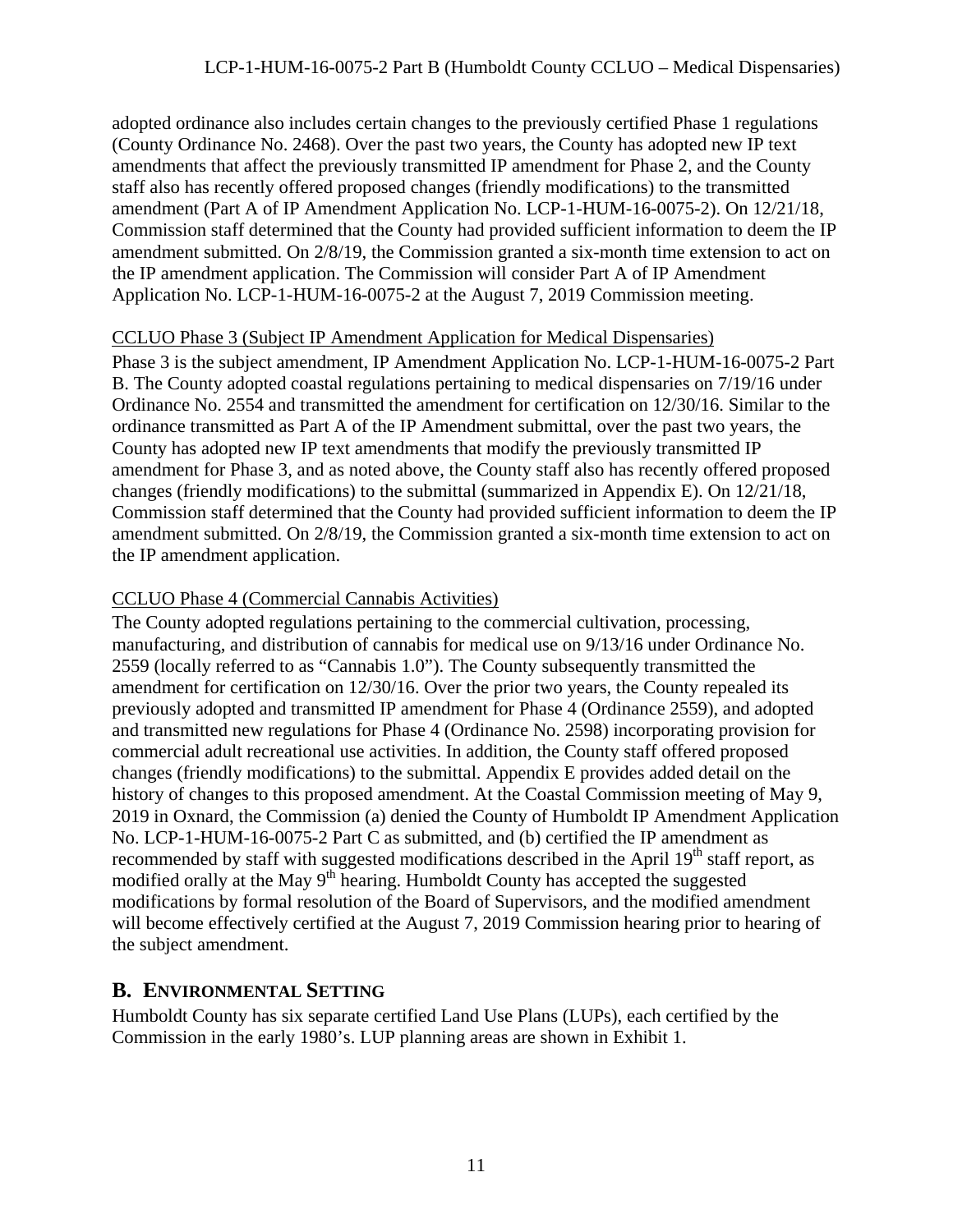#### North Coast Area Plan (NCAP)

The NCAP area extends from the northern County line approximately 23 miles south to Patricks Point and up to two miles inland. The area also includes nine miles of coastal lagoons (Freshwater Lagoon, Stone Lagoon, and Big Lagoon) and regionally unique wetland habitats (Big Lagoon Bog). Redwood National Park and several State and County parks are within and adjacent to the area.

#### Trinidad Area Plan (TAP)

The TAP area extends along approximately six miles of coastline from Patricks Point State Park to Little River State Beach and includes rural lands around the City of Trinidad and the unincorporated community of Westhaven. Several state and County beaches and parks in the TAP area are popular visitor destination areas. Most developed properties in the area are on individual wells and onsite wastewater treatment systems, though some water service is provided to certain areas (e.g., portions of Westhaven) by the City of Trinidad or small community services districts.

#### McKinleyville Area Plan (MAP)

The MAP area includes a five-mile-long stretch of coastal lands from the Little River to the Mad River and up to four miles inland (around the Mad River). The unincorporated community of McKinleyville is located partially within the coastal zone atop an uplifted marine terrace separated from the ocean by a series of coastal dunes and bluffs. Much of the MAP area has urban services (water and sewer) and has largely been built out.

#### Humboldt Bay Area Plan (HBAP)

The HBAP area includes approximately 20 miles of coastline extending from the Mad River to the north end of Table Bluff, plus over 100 additional miles of estuarine shoreline along Humboldt Bay and its tidally influenced tributaries. The HBAP area includes the north and south spits of Humboldt Bay, the farmed bottomlands around Arcata and Eureka, and various unincorporated urban areas (e.g., Samoa, Manila, Myrtletown, King Salmon, Fields Landing, and Humboldt Hill). Much of the HBAP area is served with urban services (sewer and/or water), and the LUP boundaries abut the cities of Eureka and Arcata. The Humboldt Bay Harbor, Recreation, and Conservation District manages the Port of Humboldt Bay.

## Eel River Area Plan (ERAP)

The ERAP area includes lands that extend from Table Bluff, which lies just south of Humboldt Bay, approximately 11.5 miles southward to the rural ranchlands around and southwest of the cities of Ferndale and Fortuna. The ERAP area is mostly rural, except for the unincorporated community of Loleta (population approximately 780) north of the Eel River, which has community wastewater and water services. The ERAP area includes the entire Eel River Delta that extends inland over 10 miles to the confluence of the Van Duzen River with the main-stem Eel River.

#### South Coast Area Plan (SCAP)

The SCAP area is the largest geographically of the County's six LUPs, extending over 45 miles from the rural ranches around Guthrie Creek (southwest of Ferndale) to the southern County line. The federally owned and managed King Range National Conservation Area bisects the planning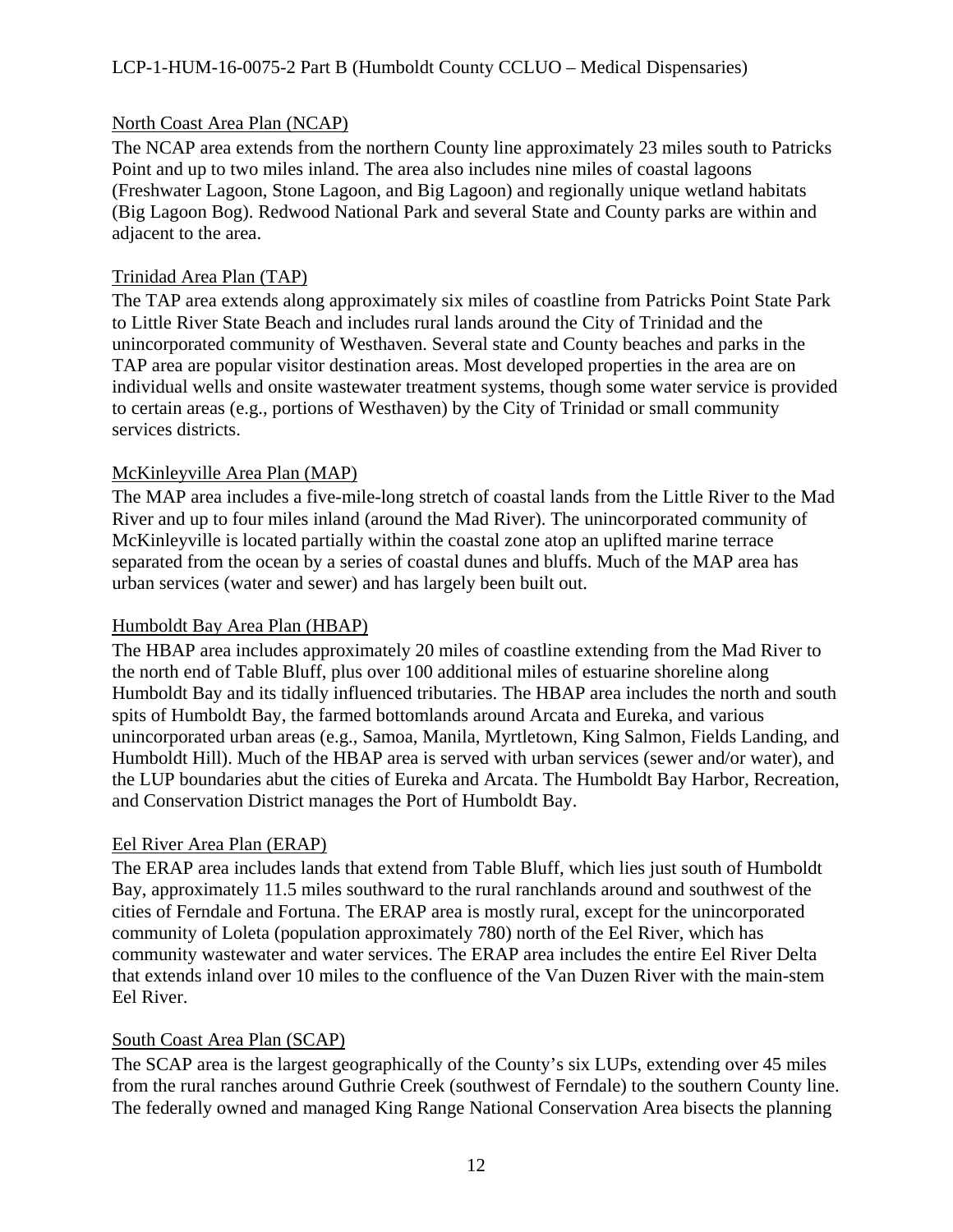area into two sections – the "north" SCAP area, including the coastal lands the extend from Guthrie Creek south to the Mattole River estuary, and the Shelter Cove area near the south end of the King Range. The SCAP area is completely rural except for Shelter Cove, which includes a  $\sim$ 2,640-acre, 4,700-lot residential subdivision (partially developed) served with community sewer and water by Resort Improvement District #1.

## <span id="page-12-0"></span>**C. IMPLEMENTATION PLAN CONFORMITY**

To certify proposed changes to an IP, the Commission must find that the changes conform with the certified LUPs and adequately carry out all applicable LUP policies. As described above, Humboldt County has six certified LUPs, each of which include various policies to protect coastal resources. In this case, the proposed IP changes do not conform with or adequately carry out the certified LUPs for the reasons discussed below. Therefore, the IP amendment as submitted must be denied pursuant to section 30513 of the Coastal Act. However, the Commission suggests three Suggested Modifications (summarized in Part III above and shown in their totality in Appendix C) to conform the proposed IP standards consistent with the LUP policies.

## <span id="page-12-1"></span>**1. Land Use Compatibility and Protection of Priority Uses**

Cannabis retail facilities will be allowed, subject to approval of both a coastal development permit (CDP) and conditional use permit (CUP), in the following zoning districts throughout the unincorporated County coastal zone: General Commercial (CG), Neighborhood Commercial (CN), Business Park Industrial (MB), Light Industrial (ML), and General Industrial (MG). Because both a CUP and CDP would be required, CDP approvals for all cannabis retail facilities will be appealable to the Commission pursuant to Coastal Act section 30603(a)(4).

The zoning districts in the certified IP correspond to various land use designations in each of the County's six LUPs (Tables 1 and 2 below). Some land use designations are implemented by more than one zoning district (e.g., the MG land use designation is implemented by either the MG or ML zoning district). Land use designations and zoning districts are unevenly distributed in total acreage and geographic extent throughout the six LUP areas. Land use designations that could support cannabis retail facilities occur within each of the six LUP areas, as summarized in Table 1. A partial list of uses allowed in the various zoning districts proposed to host cannabis retail facilities is shown in Table 3 below.

| Table 1. Geographic distribution of lands available for cannabis retail facilities within each of the six                                                                                                                                                     |                                          |                 |            |             |                 |             |
|---------------------------------------------------------------------------------------------------------------------------------------------------------------------------------------------------------------------------------------------------------------|------------------------------------------|-----------------|------------|-------------|-----------------|-------------|
| LUP planning areas, based on the geographic distribution of zoning districts and land use designations.                                                                                                                                                       |                                          |                 |            |             |                 |             |
|                                                                                                                                                                                                                                                               | <b>Land Use Designations in each LUP</b> |                 |            |             |                 |             |
| <b>Implementing Zoning District</b> (see Table 3)                                                                                                                                                                                                             | <b>NCAP</b>                              | <b>TAP</b>      | <b>MAP</b> | <b>HBAP</b> | <b>ERAP</b>     | <b>SCAP</b> |
| <b>CN:</b> Neighborhood Commercial                                                                                                                                                                                                                            |                                          | RR <sup>A</sup> |            |             |                 |             |
| <b>CG</b> : General Commercial                                                                                                                                                                                                                                | CG                                       | CG              | CG         | CG          | CG              | CG          |
| <b>MB</b> : Business Park                                                                                                                                                                                                                                     |                                          |                 | MВ         | <b>MB</b>   |                 |             |
| <b>ML</b> : Light Industrial                                                                                                                                                                                                                                  |                                          |                 |            | --          | MG <sup>B</sup> |             |
| <b>MG</b> : General Industrial                                                                                                                                                                                                                                | MG                                       |                 |            | MG          | MG              |             |
| <sup>A</sup> There is only one CN-zoned parcel in the coastal zone (in the TAP), and it has a corresponding land use designation of RR.<br>В<br>The ML zoning district appears only on lands in the ERAP with a General Industrial (MG) land use designation. |                                          |                 |            |             |                 |             |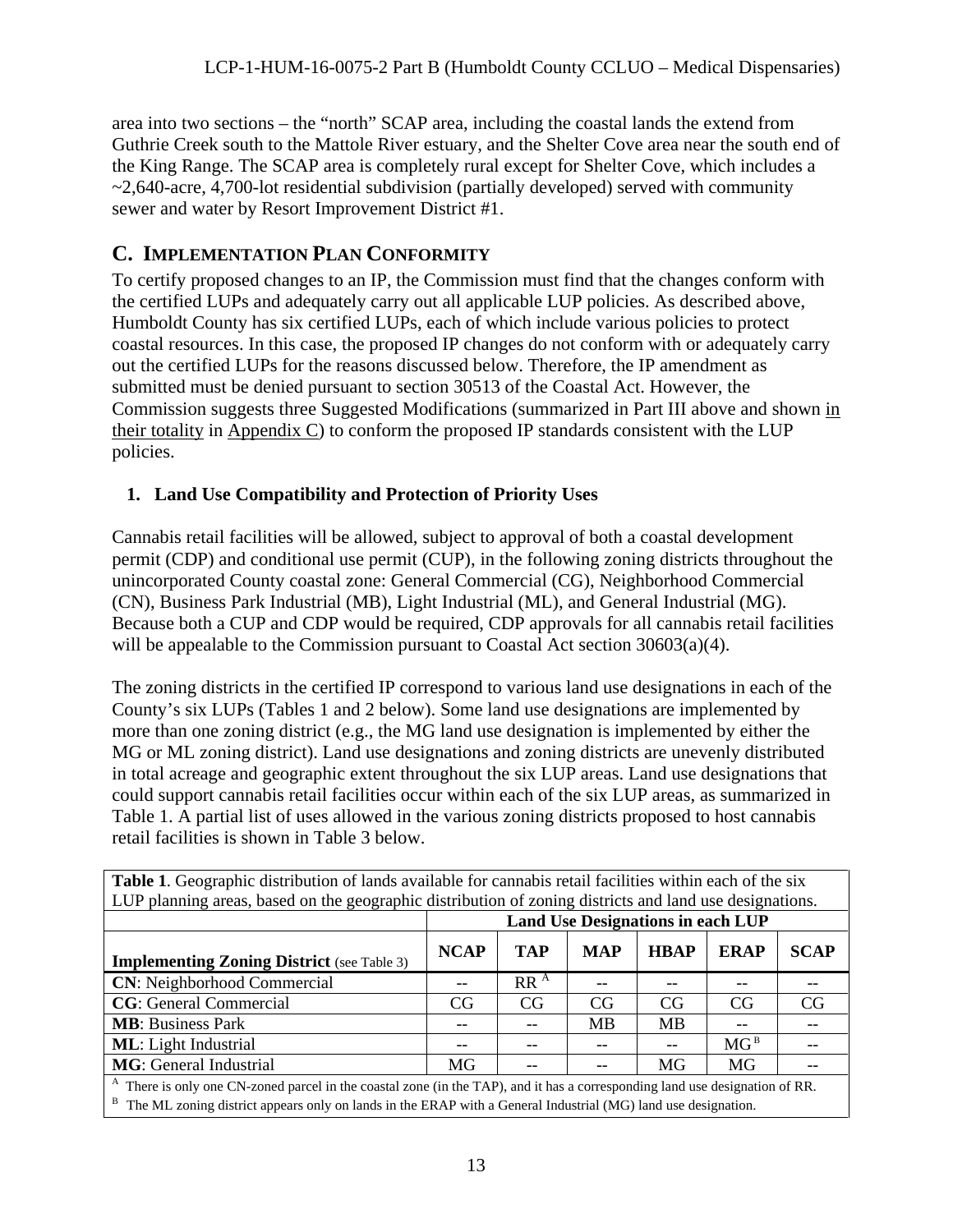|                                                          | <b>Table 2.</b> Land use designations where cannabis retail facilities will be allowed, as described, in applicable |
|----------------------------------------------------------|---------------------------------------------------------------------------------------------------------------------|
| part, in the six certified County land use plans (LUPs). |                                                                                                                     |

| <b>Land Use</b>                                  | $\alpha$ , in the sin certified count; rand as plans $(D\sigma, \sigma)$ .<br><b>Purpose</b>                                                                                                                                                                                                                                                                  | Principal                                                                                                                         | <b>Conditional</b>                                                                                                                                                                                                                                   |
|--------------------------------------------------|---------------------------------------------------------------------------------------------------------------------------------------------------------------------------------------------------------------------------------------------------------------------------------------------------------------------------------------------------------------|-----------------------------------------------------------------------------------------------------------------------------------|------------------------------------------------------------------------------------------------------------------------------------------------------------------------------------------------------------------------------------------------------|
| <b>Designation</b>                               |                                                                                                                                                                                                                                                                                                                                                               | <b>Uses</b>                                                                                                                       | <b>Uses</b>                                                                                                                                                                                                                                          |
| $_{\rm CG}$<br>Commercial/<br>General            | To allow the integrated<br>development of commercial<br>districts or neighborhood<br>commercial centers providing<br>for the economic well-being and<br>convenience of the community                                                                                                                                                                          | Retail sales, retail<br>services, office and<br>professional uses                                                                 | Hotels, motels                                                                                                                                                                                                                                       |
| <b>MB</b><br>Industrial/<br><b>Business Park</b> | To provide sites which are<br>suitable for "business park"<br>developments: Well designed<br>and mixed industrially<br>commercial areas composed of<br>nuisance-free light industrial,<br>research and development,<br>administrative and business and<br>professional office, warehousing<br>and storage facilities, developed<br>in a park-like environment | Research/light industrial,<br>office and professional<br>service, administrative,<br>and warehousing, storage<br>and distribution | Retail sales, retail<br>service uses, transient<br>habitation uses which<br>are incidental to or<br>supportive of principal<br>uses                                                                                                                  |
| <b>MG</b><br>Industrial/<br>General              | To protect sites suitable for the<br>development of general<br>industrial uses                                                                                                                                                                                                                                                                                | Light and general<br>manufacturing,<br>warehousing and<br>wholesaling, research and<br>development                                | Heavy manufacturing,<br>drilling and processing<br>of oil & gas,<br>agricultural-general<br>uses, heavy commercial<br>uses, sand & gravel<br>extraction, electrical<br>generating &<br>distribution facilities,<br>animal & fish reduction<br>plants |

**Table 3.** Partial list of uses allowed in the various zoning districts proposed to host cannabis retail facilities, as described in the existing certified IP. Note that only those uses applicable to the proposed IP amendment are listed in this table.

| <b>Zoning</b>        | <b>Principally</b>                                            | <b>Conditionally</b>      |
|----------------------|---------------------------------------------------------------|---------------------------|
| <b>Districts</b>     | <b>Permitted Uses</b>                                         | <b>Permitted Uses</b>     |
|                      | (emphasis added)                                              | (emphasis added)          |
| CN                   | Neighborhood Commercial (i.e., retail sales and services      | Retail Sales;             |
| Neighborhood         | which provide convenient facilities to residential areas such | Retail Services           |
| Commercial           | as coin operated laundries, food markets, variety stores, and |                           |
|                      | <i>automobile gas or filling stations); Cottage Industry;</i> |                           |
|                      | Caretaker's Residence                                         |                           |
| $_{\rm CG}$          | Administrative; Retail Sales; Retail Services                 | (various, though none     |
| General              |                                                               | are applicable to this IP |
| Commercial           |                                                               | amendment so are not      |
|                      |                                                               | listed)                   |
| <b>MB</b>            | Administrative; Warehousing, Storage, and Distribution;       | Retail Sales;             |
| <b>Business Park</b> | Office and Professional Service; Research/Light Industrial    | Retail Services           |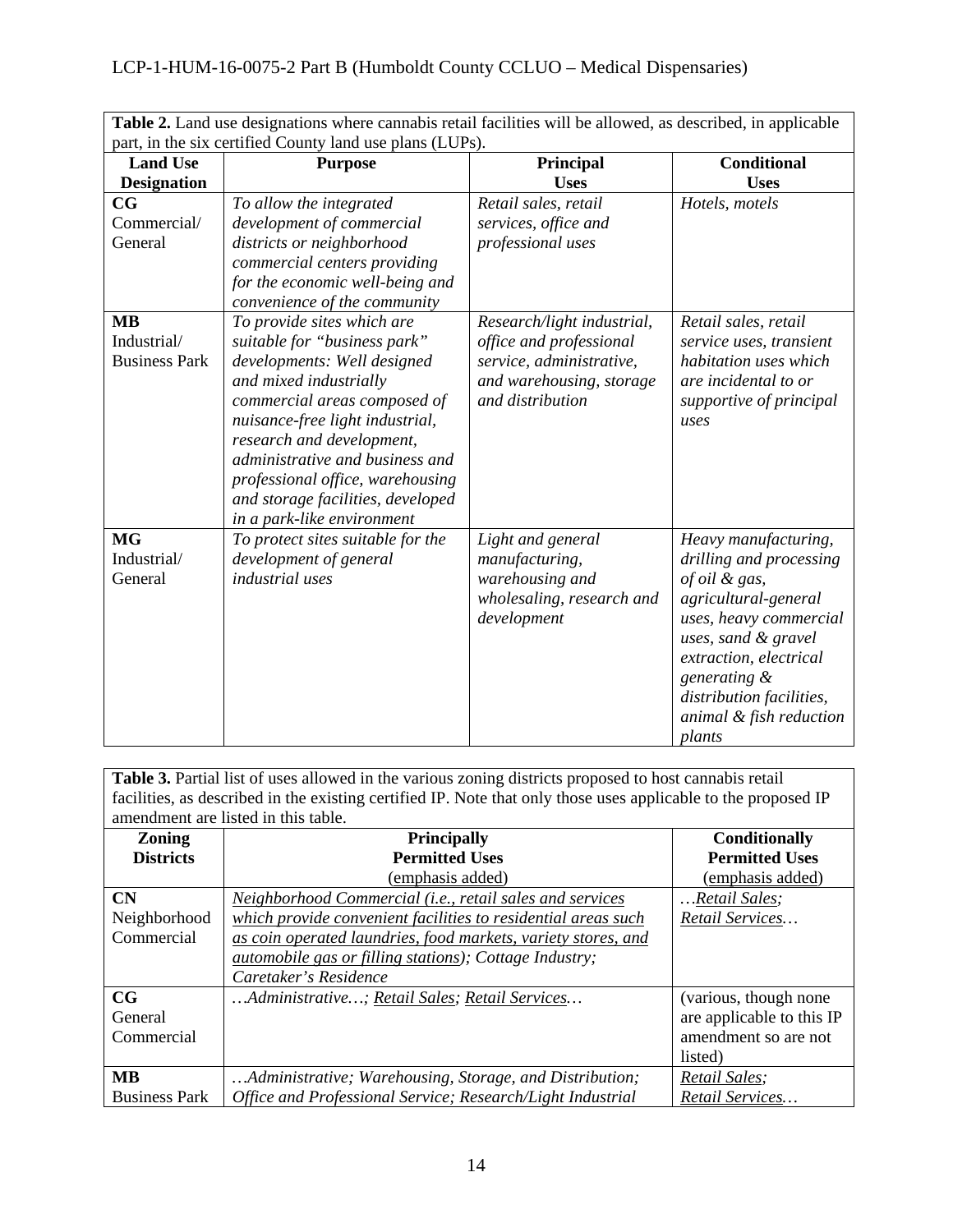| <b>Table 3.</b> Partial list of uses allowed in the various zoning districts proposed to host cannabis retail  |                                               |                           |  |
|----------------------------------------------------------------------------------------------------------------|-----------------------------------------------|---------------------------|--|
| facilities, as described in the existing certified IP. Note that only those uses applicable to the proposed IP |                                               |                           |  |
| amendment are listed in this table.                                                                            |                                               |                           |  |
| ML                                                                                                             | Warehousing, Storage, and Distribution; Heavy | Retail Sales;             |  |
| Light                                                                                                          | Commercial; Research/Light Industrial         | Retail Services           |  |
| Industrial                                                                                                     |                                               |                           |  |
| MG                                                                                                             | Warehousing, Storage, and Distribution; Heavy | (various, though none     |  |
| General                                                                                                        | Commercial; Research/Light Industrial         | are applicable to this IP |  |
| Industrial                                                                                                     |                                               | amendment so are not      |  |
|                                                                                                                |                                               | listed)                   |  |

The amendment will specifically authorize cannabis retail facilities in the various zoning districts listed in Table 1 above. Under the proposed ordinance, cannabis retailers are defined as facilities "*where medical cannabis, medical cannabis products, or devices for the use of medical cannabis or medical cannabis products are offered, either individually or in any combination, for retail sale, including an establishment that delivers, medical cannabis and medical cannabis products as part of retail sale*..." The definition's focus on medical use is related to the fact that the ordinance was locally adopted prior to state legalization of cannabis for recreational use. As summarized in Finding IV-A-i above, the County separately adopted commercial cannabis regulations with standards related to the retail sale of cannabis for adult/recreational use (among other commercial cannabis activities), which were certified by the Commission with suggested modifications in May of 2019 under Part C of the subject LCP amendment application. The County staff indicates that the regulations of Part B and Part C that address cannabis dispensaries are meant to be supplementary to each other, and that Part B is meant to apply to cannabis dispensaries in general, not just medical dispensaries. As a result, the County staff has offered friendly modifications (Appendix B) that strike the word "medical" from the definition of cannabis dispensary and elsewhere in the proposed ordinance except from the title of the ordinance which is needed for reference purposes.

As proposed, the cannabis retail use is not a proposed new use to be itemized in the list of allowable use types in the LUPs and/or in the zoning district tables of the IP. Instead, the amendment adds a cannabis retail land use ordinance to the certified IP as a separate section and authorizes the specific retail-related cannabis use in eligible zones provided that the use meets various textual standards (related to health and safety, security, etc.), and the necessary permits are obtained. Though not itemized in the use types or zoning district tables, cannabis retail facilities will be regulated similarly to other types of (non-cannabis) retail facilities, except with additional requirements to address the unique issues related to the sale of cannabis.

#### Commercial Land Uses

In the six certified LUPs, there are two types of commercial land use designations: Commercial Recreation (CR) and Commercial General (CG). The CR land use designation is implemented by the CR zoning district, and the CG land use designation may be implemented by either the CG or CN (Neighborhood Commercial) zoning district. As mentioned above, cannabis retail activities will be allowed on CG lands but not on CR lands. The purpose of the CR land use designation under the certified LUPs is "*to protect sites suitable for the development of commercial recreational facilities, and for visitor service facilities appropriate to assure recreational opportunity for visitors in the area*." Each of the LUPs includes the following related Coastal Act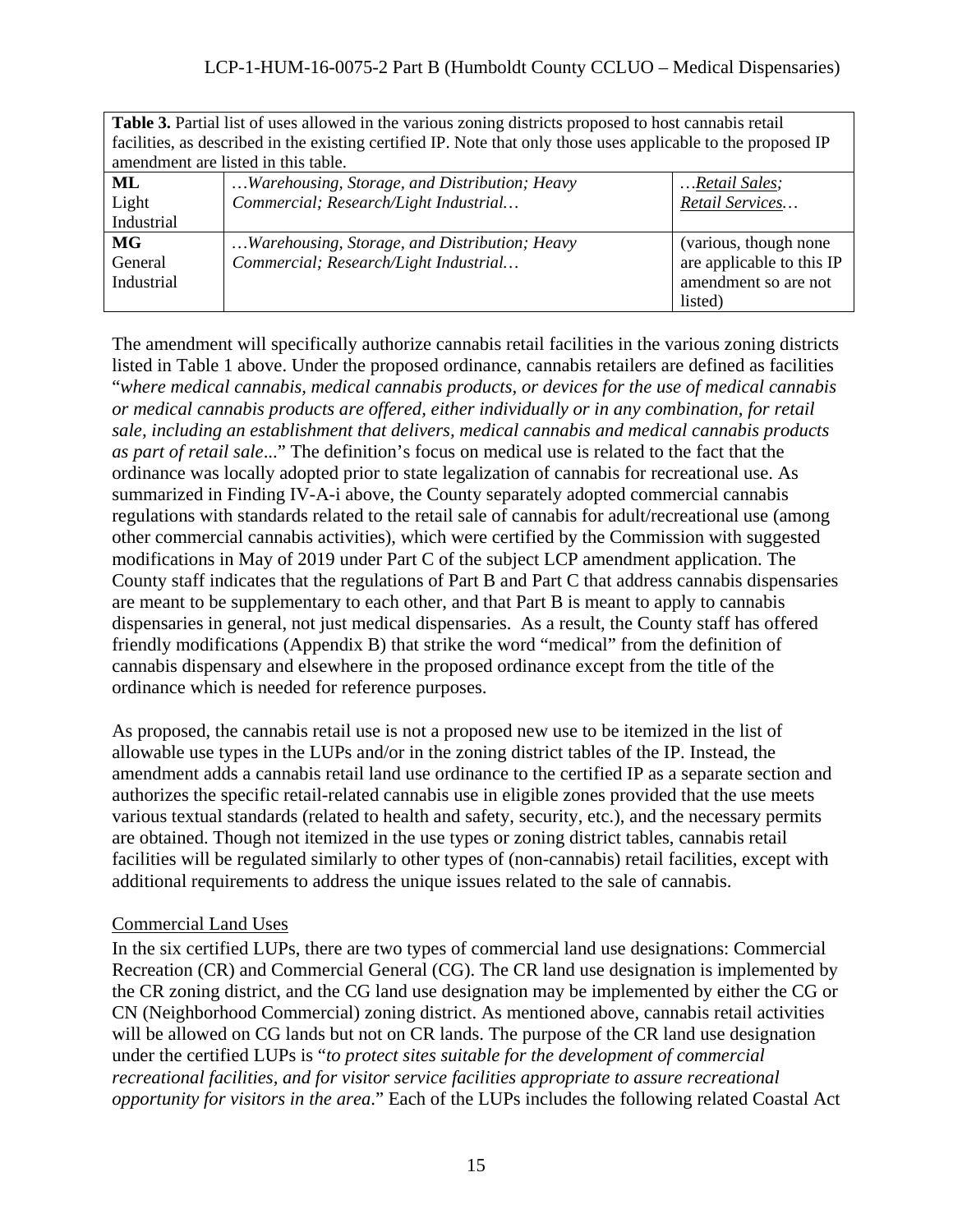policies that protect priority visitor-serving commercial recreational uses as enforceable LUP policies:

#### § 30213 (in part):

*Lower cost visitor and recreational facilities shall be protected, encouraged, and, where feasible, provided. Developments providing public recreational opportunities are preferred*

## § 30222:

*The use of private lands suitable for visitor-serving commercial recreational facilities designed to enhance public opportunities for coastal recreation shall have priority over private residential, general industrial, or general commercial development, but not over agriculture or coastal-dependent industry*

## § 30223:

*Upland areas necessary to support coastal recreational uses shall be reserved for such uses, where feasible*

As summarized in Table 2, the purpose of the CG designation is "*to allow the integrated development of commercial districts or neighborhood commercial centers providing for the economic well-being and convenience of the community*." Thus, as CG-designated lands under the certified LUPs allow for retail uses, the proposed IP amendment appropriately allows CGand CN-zoned lands (which may implement the CG land use designation) to host cannabis retail facilities. Moreover, consistent with the policies of the LUP that prioritize visitor-serving commercial uses, the proposed amendment will not allow cannabis retail on CR-zoned lands. Therefore, the CR lands are protected for priority visitor-serving commercial recreational uses consistent with the certified LUPs.

The LUP does not have a specific Neighborhood Commercial land use designation. As described in Table 3 above, the existing certified IP describes the CN use type as allowing *retail sales and services which provide convenient facilities to residential areas such as coin operated laundries, food markets, variety stores, and automobile gas or filling stations*… As noted in Table 1 above, there currently is only a single CN-zoned property in the coastal zone (in the TAP area), and it has a corresponding land use designation of RR. The CN zoning for the parcel was certified in 1998 as conforming with and adequate to carry out the RR land use designation in that location by LCP Amendment No. 2-97**.**

## Industrial Land Uses

In the six certified LUPs, there are different types of industrial land use designations, including, but not limited to, Business Park Industrial (MB), Coastal-Dependent Industrial (MC), and General Industrial (MG). MB-designated lands, which are implemented by a corresponding MB zoning district, allow for retail sales and services as conditionally permitted uses. Thus, as MB lands allow for retail uses, and the ordinance requires both a CUP and CDP for cannabis retail facilities, the Commission finds that the proposed IP amendment as submitted appropriately allows MB lands to host cannabis retail facilities consistent with the certified LUPs.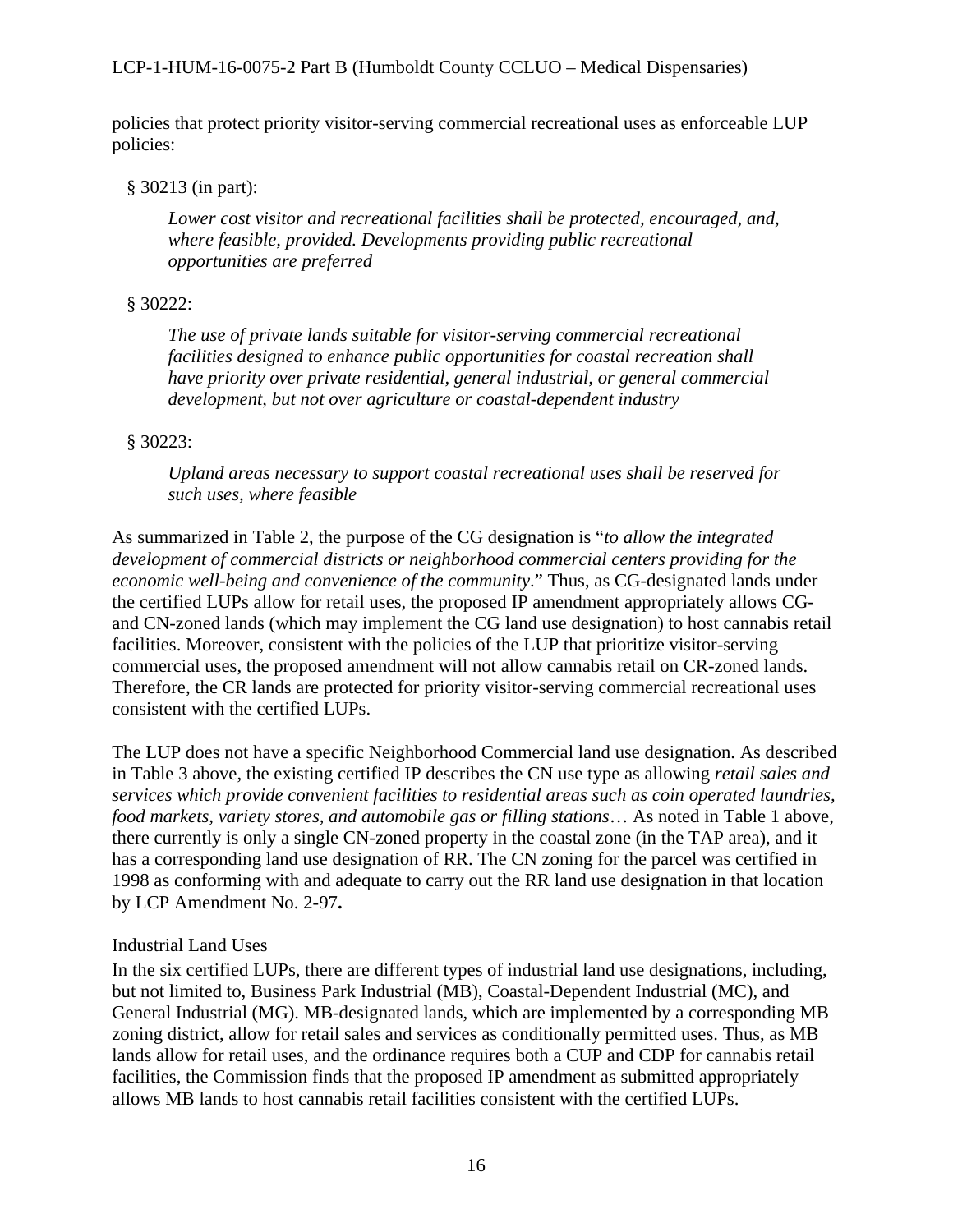MG-designated lands under the certified LUPs allow for "*Light and general manufacturing, warehousing and wholesaling,* [and] *research and development*" uses as well as various conditionally permitted industrial related uses. All lands with an MG land use designation have either a Light Industrial (ML) or General Industrial (MG) implementing zoning district. These two zoning districts are similar in terms of allowed uses (e.g., both allow for *Warehousing, Storage, and Distribution, Research/Light Industrial, Heavy Commercial,* and *General Agriculture*). A key difference between the two zoning districts is that the ML zoning district allows for retail sales and services, whereas the MG zoning district does not, and the MG zone allows for heavy and hazardous industrial uses, whereas the ML zoning district does not. As the ML zoning district allows for retail sales and services, the proposed allowance of cannabis retail facilities on ML-zoned lands is appropriate.

While cannabis dispensaries will be allowed in the CG, CN, MB, and ML zoning districts consistent with the uses allowed in these areas under the certified LUPs and the existing certified IP, the Commission, in its action to certify the County's commercial cannabis regulations with suggested modifications in May of 2019 (Part C of this amendment application), $\frac{1}{1}$  found that Adult Use Retail Sales of cannabis (regulated under Part C) only would be appropriate to allow in the MG zoning district and in the MC zoning district (as an interim use in the latter) consistent with the LUPs provided that the cannabis retail sale use is combined with other cannabis uses within a permitted microbusiness facility. A cannabis "microbusiness" is defined in section 313- 55.4.4 of the IP (as suggested to be modified, under Part C) as "*a facility host to several Commercial Cannabis Activities under a single license including cultivation on an area less than 10,000 square feet, distribution, manufacturing without use of volatile solvents, and retail sales*." Under section 313-55.4.10.2 of the IP, microbusiness activities may be permitted, subject to a CDP, in the CG, ML, and MG zoning districts and in the MC zoning district as an interim use. In addition, road access for both Adult Use Retail Sales and microbusiness uses are required under the cited section to be paved and compliant with minimum road width and public safety standards. These road requirements for cannabis dispensaries specified in section 313-55.4.10.2 of the IP will ensure safe road access for the public for retail cannabis uses on industrial lands and will prevent cannabis retail facilities from encroaching into rural industrial areas with substandard road systems (e.g., old timber mill sites surrounded by commercial timberlands).

The MC land use type only occurs around Humboldt Bay, within the HBAP area, and such lands are required under the certified LUP to be reserved for priority coastal-dependent industrial and similar coastal-dependent uses. HBAP section 3.13 allows, in some circumstances, for utilization of vacant and underutilized MC lands by certain non-coastal-dependent uses –including retail uses – on a short-term, temporary basis, provided such uses are only permitted as conditional "interim uses" subject to the interim use performance standards of the certified IP (section 313-  $104.1$ ).<sup>2</sup> Although retail uses are permitted interim uses on MC lands, the proposed IP

 <sup>1</sup> The determination by the Commission's Executive Director that the County's action (on July 23, 2019) to adopt the suggested modifications to Part C is legally adequate is scheduled to be reported to the Commission on August 7, 2019.

 $2$  IP section 313-104.1 specifies the performance standards for permitting interim uses on MC lands, which require, in part, that interim uses do all of the following: be compatible with, and not interfere with, the operation of existing onsite and offsite coastal-dependent industrial uses or other priority uses; allow the site where they are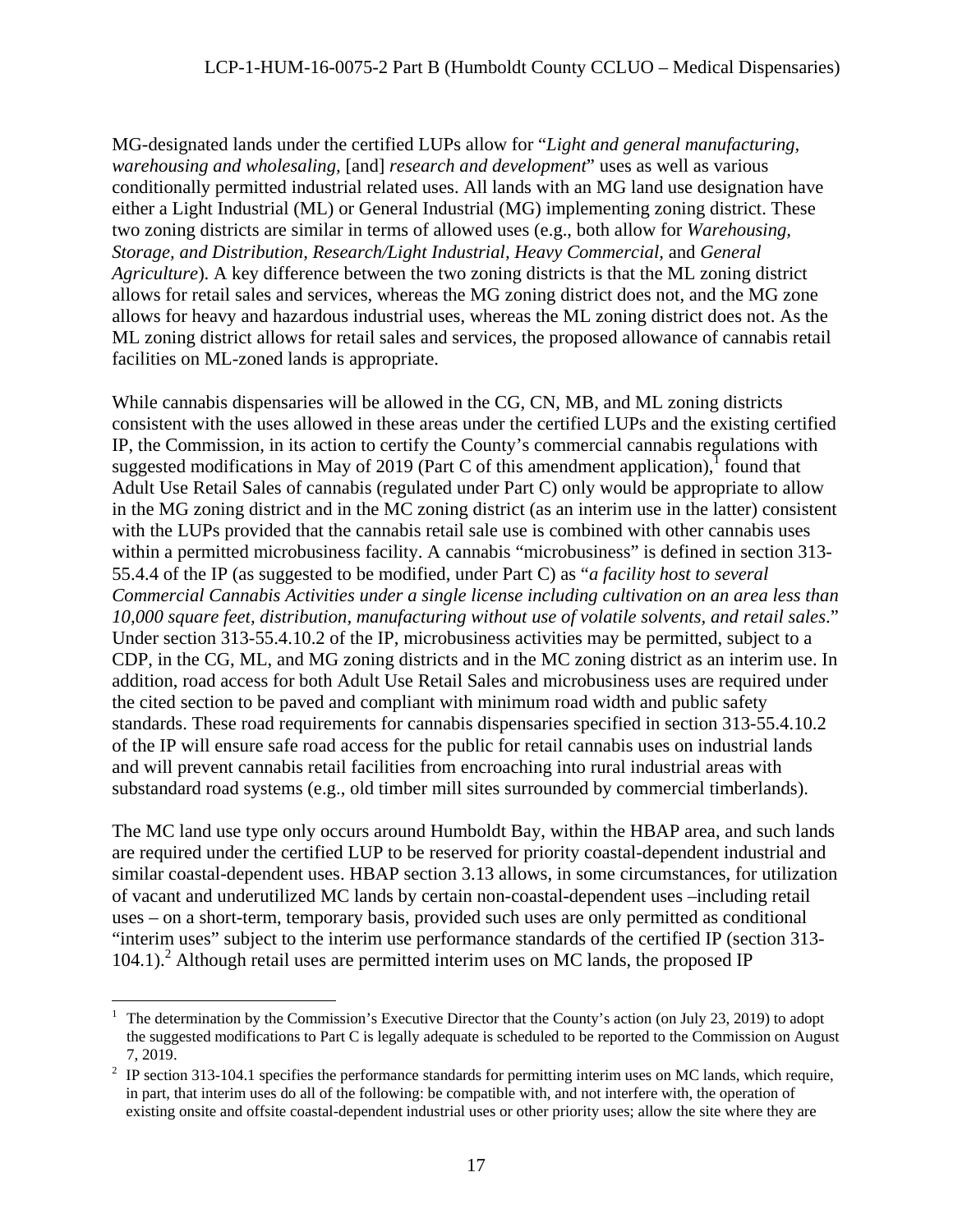amendment as submitted excludes lands zoned for priority MC uses from being host to cannabis retail facilities in order to prevent occupation or interference with priority coastal dependent industrial and similar coastal-dependent uses.

For internal IP consistency, to restrict the retail sale use on MG lands to microbusiness situations only in the industrial zoning districts where retail sales exclusively are not allowed, and to ensure that that the uses proposed in specific zoning districts under this IP amendment will be compatible with the land use designations under the certified LUPs, the Commission attaches Suggested Modifications 1 and 2. **Suggested Modification 1** would specify, in proposed section 55.3.8.2 (General Provisions), that retail dispensaries may only be permitted in the MG zoning district and in the MC zoning district as an interim use as part of microbusiness activities consistent with IP section 313-55.4. This will ensure that that the uses proposed in specific zoning districts under this IP amendment will be compatible with the land use designations under the certified LUPs.

**Special Modification 2** would clarify, in proposed section 55.3.9 (Cannabis Dispensary Requirements), that in addition to all other requirements for a CUP and CDP, the requirements applicable to Adult Use Retail Sales of cannabis in section 313-55.4 of the coastal zoning regulations also apply. This will ensure that certain standards related to road paving requirements, setbacks, and several other standards (discussed in further detail in the below Finding) that are specified under section 313-55.4 of the IP apply to the proposed medical cannabis dispensary regulations. Section 313-55.4 of the IP was certified by the Commission with suggested modifications in May of 2019 as Part C of this LCP Amendment application, and the County took action to adopt the Commission's suggested modifications on July 23, 2019. The determination by the Commission's Executive Director that the County's action to adopt the suggested modifications to Part C is legally adequate is scheduled to be reported to the Commission on August 7, 2019.

Therefore, because the proposed amendment as modified would: (a) specifically identify retail sales and microbusiness uses in compatible zones where similar uses are allowed; (b) restrict the retail sale use to microbusiness situations only in the industrial zoning districts where retail sales exclusively are not allowed (i.e., in the MG and MC zoning districts); (c) exclude lands zoned for priority MC uses from being host to cannabis retail facilities except in microbusiness situations as an interim use in order to prevent interference with priority coastal dependent industrial and similar coastal-dependent uses, and (d) ensure that various standards related to road paving requirements, setbacks, and several other standards that are specified under section 313-55.4 of the IP apply to the proposed medical cannabis dispensary regulations, the Commission finds that the amendment, only as modified, allows cannabis retail uses within zoning districts consistent with the land use designations and implementing standards of the certified LCP.

located to be converted back to a coastal-dependent industrial use when the site is needed for such use; use existing improvements where feasible; be located in the areas least likely to be required by a future coastaldependent industrial use or other priority use on a particular site to the extent feasible; only provide those site improvements that are nonpermanent and removable or relocatable in a feasible manner, or such improvements that would preserve or enhance the utility of the project site for future coastal-dependent industrial uses, if new improvements are required; and not inhibit the eventual use of MC zoned land for coastal-dependent industrial use or other priority use.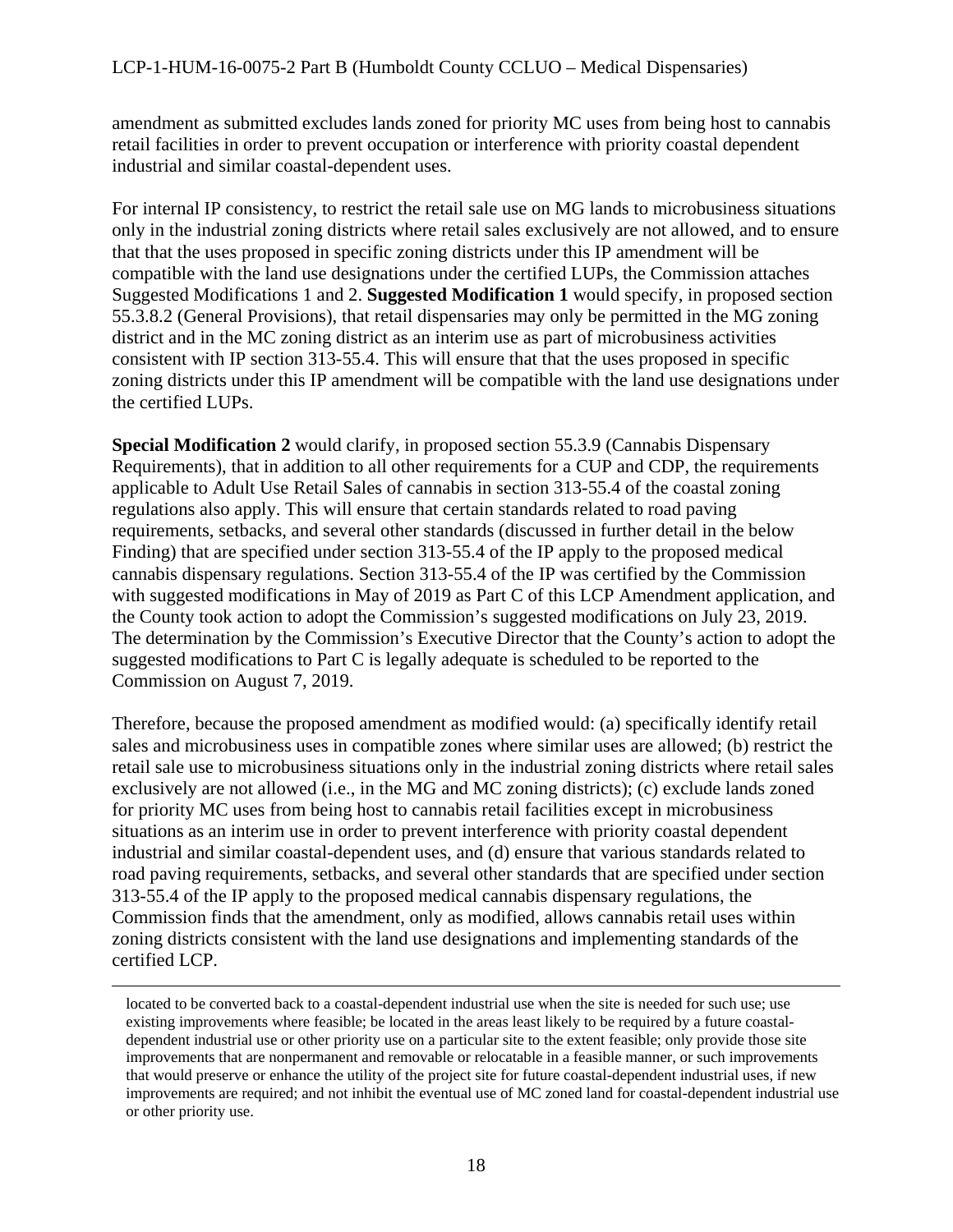## <span id="page-18-0"></span>**2. Protection of Coastal Resources**

As described above, cannabis retail facilities will be allowed subject to approval of both a CDP and a CUP in the aforementioned commercial and industrial zoning districts. Potential coastal resource impacts of cannabis retail facilities in commercial and industrial zoning districts include, but are not limited to, impacts to coastal access parking, visual resources, and water quality.

#### Summary of Applicable LUP Policies

The six certified LUPs each include various policies related to the protection of biological resources, water quality, visual resources, adequacy of services, and coastal public access, including, but not limited to, the following Coastal Act policies:

#### § 30233, in applicable part:

*(a) The diking, filling, or dredging of open coastal waters, wetlands, estuaries, and lakes shall be permitted in accordance with other applicable provisions of this division, where there is no feasible less environmentally damaging alternative, and where feasible mitigation measures have been provided to minimize adverse environmental effects, and shall be limited to the following:*

*(1) New or expanded port, energy, and coastal-dependent industrial facilities, including commercial fishing facilities.*

*(2) Maintaining existing, or restoring previously dredged, depths in existing navigational channels, turning basins, vessel berthing and mooring areas, and boat launching ramps.*

*(3) In open coastal waters, other than wetlands, including streams, estuaries, and lakes, new or expanded boating facilities and the placement of structural pilings for public recreational piers that provide public access and recreational opportunities.*

*(4) Incidental public service purposes, including, but not limited to, burying cables and pipes or inspection of piers and maintenance of existing intake and outfall lines.*

*(5) Mineral extraction, including sand for restoring beaches, except in environmentally sensitive areas.*

*(6) Restoration purposes.*

*(7) Nature study, aquaculture, or similar resource-dependent activities…*

## § 30236:

*Channelizations, dams, or other substantial alterations of rivers and streams shall incorporate the best mitigation measures feasible, and be limited to (1) necessary water supply projects, (2) flood control projects where no other method for protecting existing structures in the flood plain is feasible and where such protection is necessary for public safety or to protect existing development, or (3)*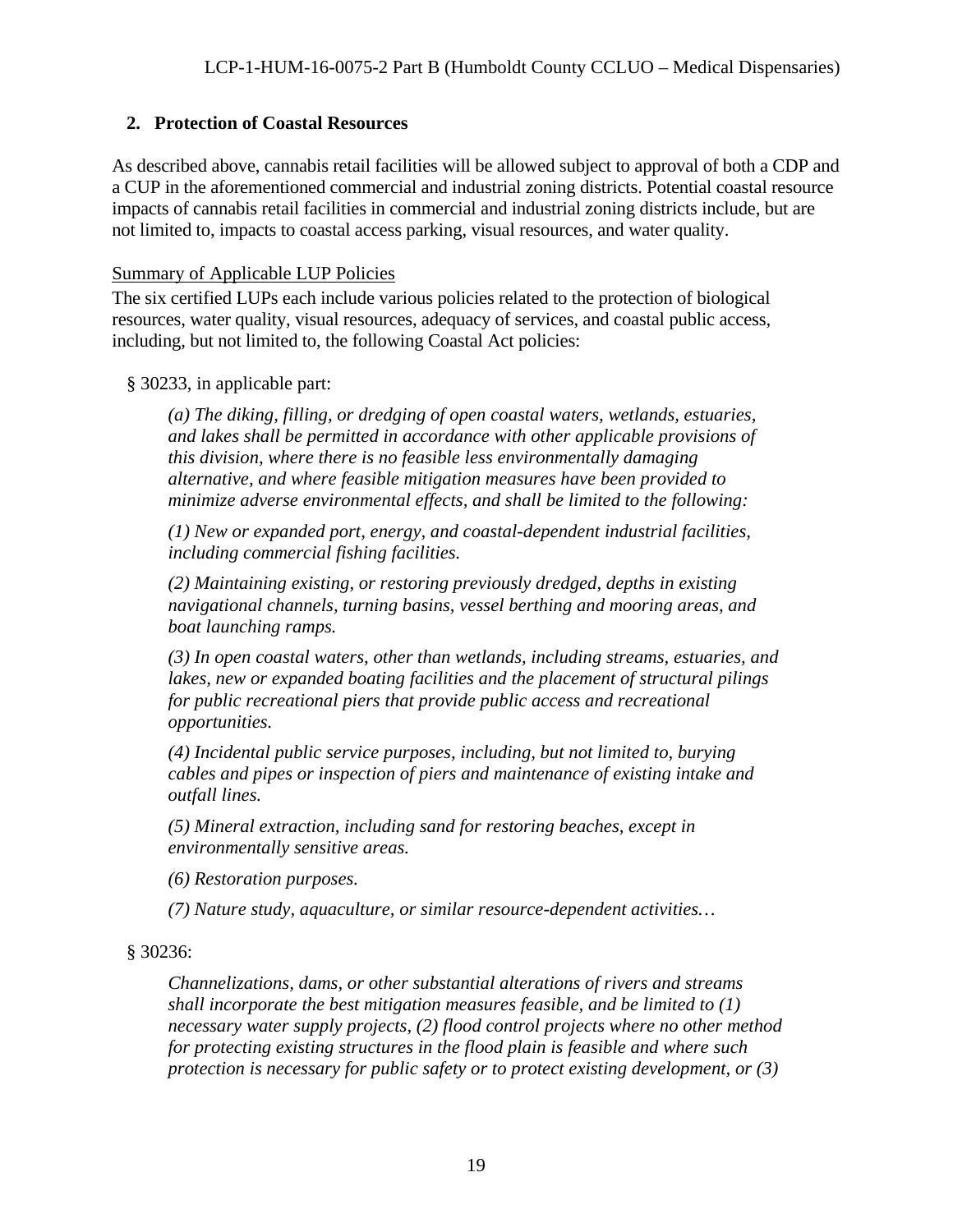#### LCP-1-HUM-16-0075-2 Part B (Humboldt County CCLUO – Medical Dispensaries)

*developments where the primary function is the improvement of fish and wildlife habitat.*

#### § 30240:

*(a) Environmentally sensitive habitat areas shall be protected against any significant disruption of habitat values, and only uses dependent on those resources shall be allowed within those areas.*

*(b) Development in areas adjacent to environmentally sensitive habitat areas and parks and recreation areas shall be sited and designed to prevent impacts which would significantly degrade those areas, and shall be compatible with the continuance of those habitat and recreation areas.*

#### § 30244:

*Where development would adversely impact archaeological or paleontological resources as identified by the State Historic Preservation Officer, reasonable mitigation measures shall be required.*

#### § 30250, in applicable part:

*(a) New residential, commercial, or industrial development, except as otherwise provided in this division, shall be located within, contiguous with, or in close proximity to, existing developed areas able to accommodate it or, where such areas are not able to accommodate it, in other areas with adequate public services and where it will not have significant adverse effects, either individually or cumulatively, on coastal resources.*

#### § 30251, in applicable part:

*The scenic and visual qualities of coastal areas shall be considered and protected as a resource of public importance. Permitted development shall be sited and designed to protect views to and along the ocean and scenic coastal areas, to minimize the alteration of natural land forms, to be visually compatible with the character of surrounding areas, and, where feasible, to restore and enhance visual quality in visually degraded areas...*

#### § 30253(e):

*…*

*New development shall do all of the following:…*

*(e) Where appropriate, protect special communities and neighborhoods that, because of their unique characteristics, are popular visitor destination points for recreational uses.*

In addition, all six LUPs include the following additional visual resources protection policy (in applicable part):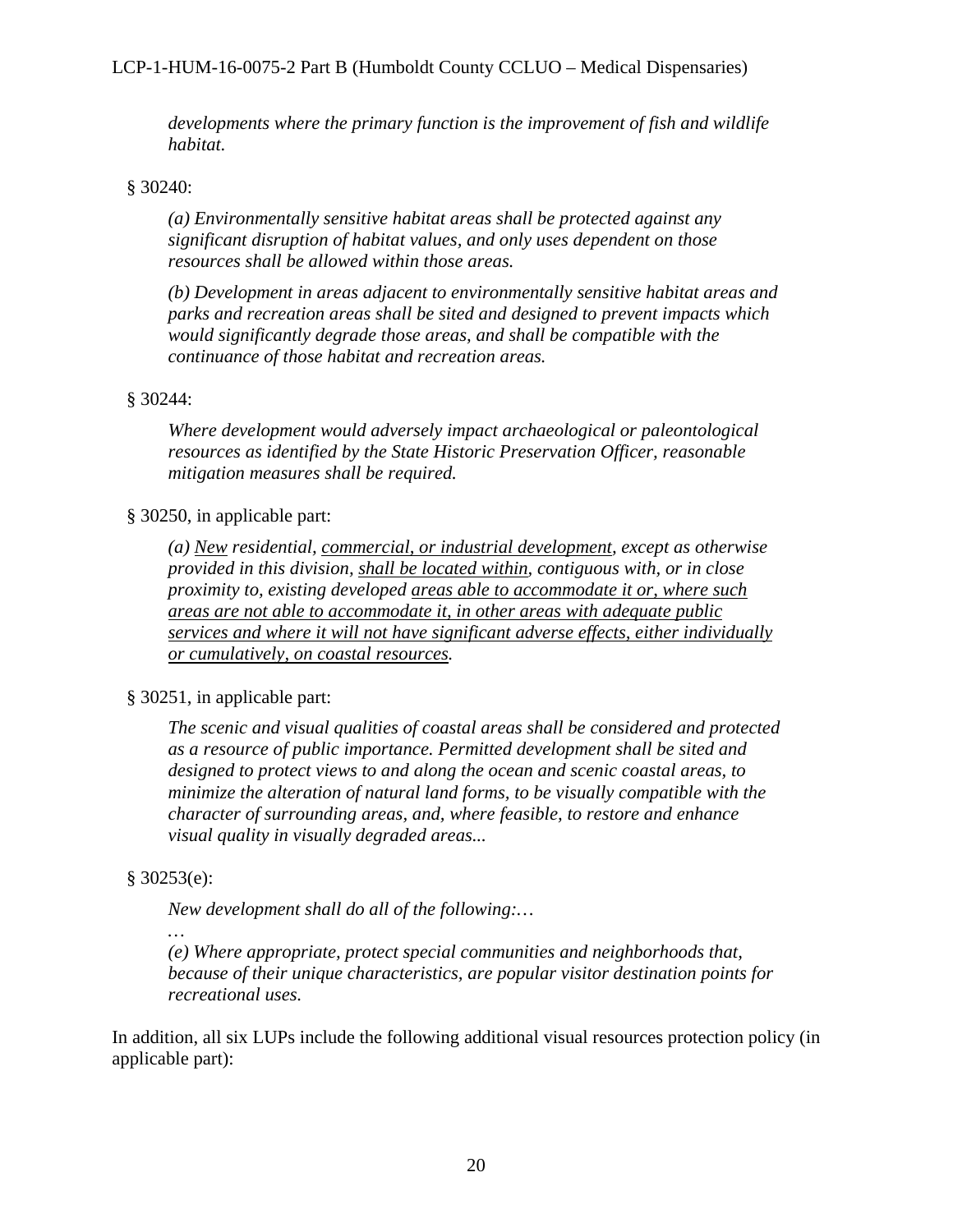*Physical Scale and Visual Compatibility: No development shall be approved that is not compatible with the physical scale of development as designated in the zoning for the subject parcel…*

In addition, all the LUPs except for the ERAP include sections 30230 and 30231 of the Coastal Act as enforceable LUP policies, and three of the LUPs (NCAP, MAP, and HBAP) include Coastal Act section 30232 (emphasis added):

§ 30230, in applicable part, states (emphasis added):

*Marine resources shall be maintained, enhanced, and, where feasible, restored. Special protection shall be given to areas and species of special biological or economic significance…* 

§ 30231 states (emphasis added):

*The biological productivity and the quality of coastal waters, streams, wetlands, estuaries, and lakes appropriate to maintain optimum populations of marine organisms and the protection of human health shall be maintained and, where feasible, restored through, among other means, minimizing adverse effects of wastewater discharges and entrainment, controlling runoff, preventing depletion of ground water supplies and substantial interference with the surface water flow, encouraging waste water reclamation, maintaining natural vegetation buffer areas that protect riparian habitats, and minimizing alteration of natural streams.* 

§ 30232 states:

*Protection against the spillage of crude oil, gas, petroleum products, or hazardous substances shall be provided in relation to any development or transportation of such materials. Effective containment and cleanup facilities and procedures shall be provided for accidental spills that do occur.*

The LUPs also include several additional policies related to the protection of wetlands. The NCAP, MAP, and HBAP include the following policies regarding wetland buffer areas and wetland setbacks, and similar standards also are included in the existing IP (emphasis added):

*No land use or development shall be permitted in areas adjacent to coastal wetlands, called Wetland Buffer Areas, which degrade the wetland or detract from the natural resource value…*

*New Development except for (1) …* [(a) allowed uses in transitional agricultural lands; (b) permitted uses within wetlands planned Resource Dependent (MR); and (c) permitted uses within wetlands planned Natural Resources (NR)<sup>3</sup> ]*; (2) wells in rural areas; and (3) new fencing, so long as it would not impede the natural* 

<sup>&</sup>lt;sup>3</sup> Combined, these allowed/permitted uses included: (a) ongoing agricultural activities in farmed wetlands; (b) the uses allowed under Section 30233 of the Coastal Act; and (c) fish and wildlife management.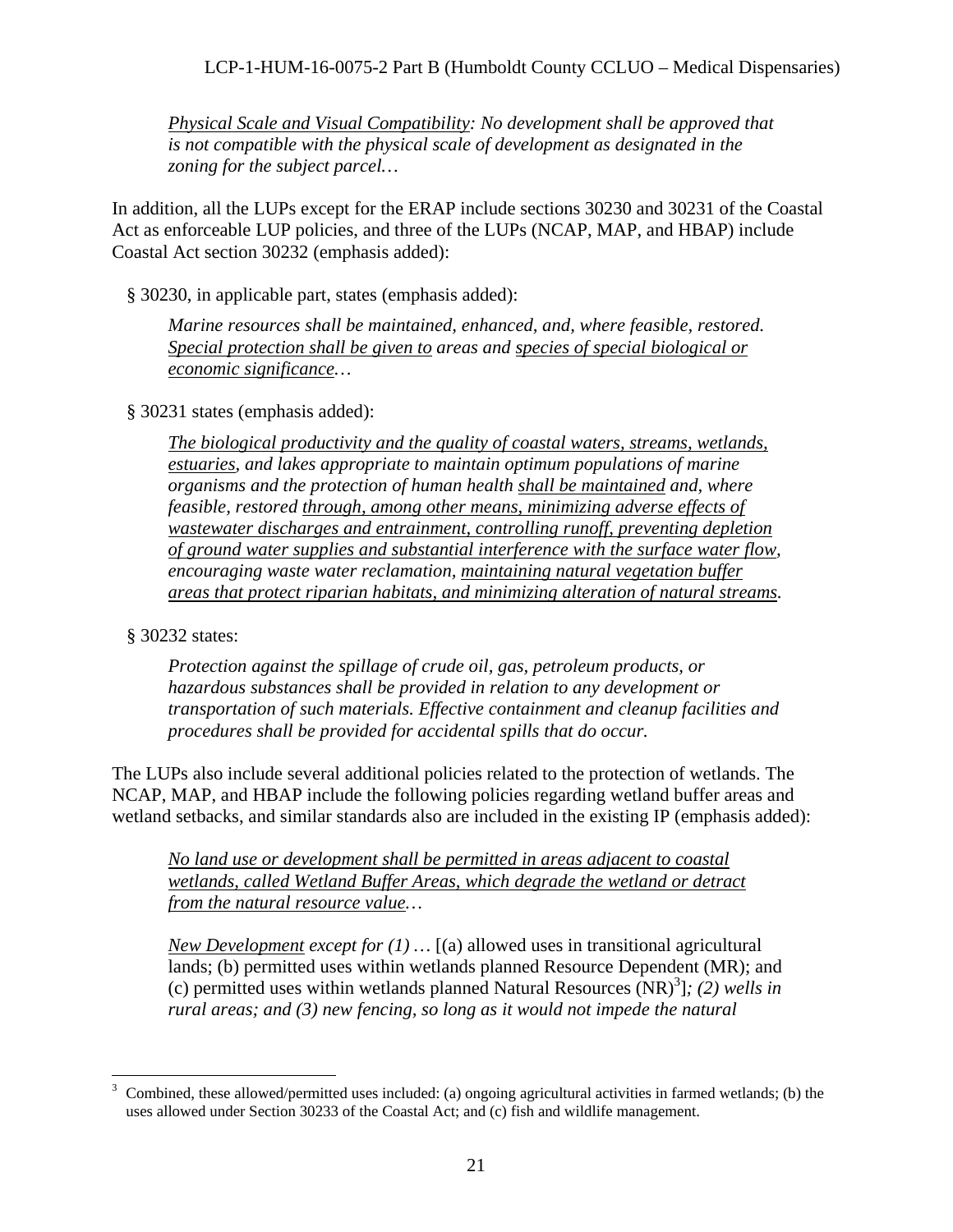*drainage, shall be sited to retain a setback from the boundary of the wetland sufficient to prevent adverse effects to the wetlands habitat values…*

*Within an urban limit line, the setback shall be either 100 feet or the average setback of existing development immediately adjacent as determined by the "stringline method." That method shall be used which provides development setbacks similar to those occurring on adjacent parcels and adequately protects the wetlands.*

*Outside an urban limit line, the setback shall be between 100 and 200 feet, depending upon the size and sensitivity of the wetland, drainage boundaries, vegetation, adjacent uses, and the potential impacts of the project on the wetland habitat values. The precise width of the setback shall be sufficient to prevent significant effects to the wetland.*

*In both urban and rural areas, setbacks of less than the distance specified above may be permitted only when: (a) the prescribed buffer would prohibit development of the parcel for the principal permitted use for which it is designated; or (b) the applicant for the proposed development demonstrates, to the satisfaction of the* [CDFW] *that a setback of less than the distance specified above will not result in significant adverse impacts to the wetland habitat and will be compatible with the continuance of such habitats. Any such reduction in development setback may require mitigation measures…to ensure new development does not adversely affect the wetland habitat values…*

Finally, the six LUPs each include several Coastal Act policies related to public access protection as enforceable LUP policies. These include section 30210, which requires that maximum public access shall be provided consistent with public safety needs and the need to protect natural resource areas from overuse. Also, section 30212, which requires that access from the nearest public roadway to the shoreline be provided in new development projects, except where it is inconsistent with public safety, military security, or protection of fragile coastal resources, or where adequate access exists nearby. The LUPs also include Coastal Act section 30211, which requires that development not interfere with the public's right to access gained by use or legislative authorization. Even without direct incorporation into the certified LCP, those cannabis developments located between the first public road and the sea are subject to the Coastal Act public access policies. Thus, the requirements of section 30214 of the Coastal Act that public access be implemented in a manner to regulate the time, place, and manner of public access, depending on the facts and circumstances, are applicable to commercial cannabis developments located between the first public road and the sea.

#### LUP Consistency Analysis

As discussed above, under the proposed IP amendment as submitted, the definition of cannabis dispensary (proposed section 55.3.7, Appendix A) is focused on the retail sale of cannabis for medical use only, as the ordinance was locally adopted prior to state legalization of cannabis for recreational use. The County later separately adopted commercial cannabis regulations with standards related to the retail sale of cannabis for adult/recreational use (among other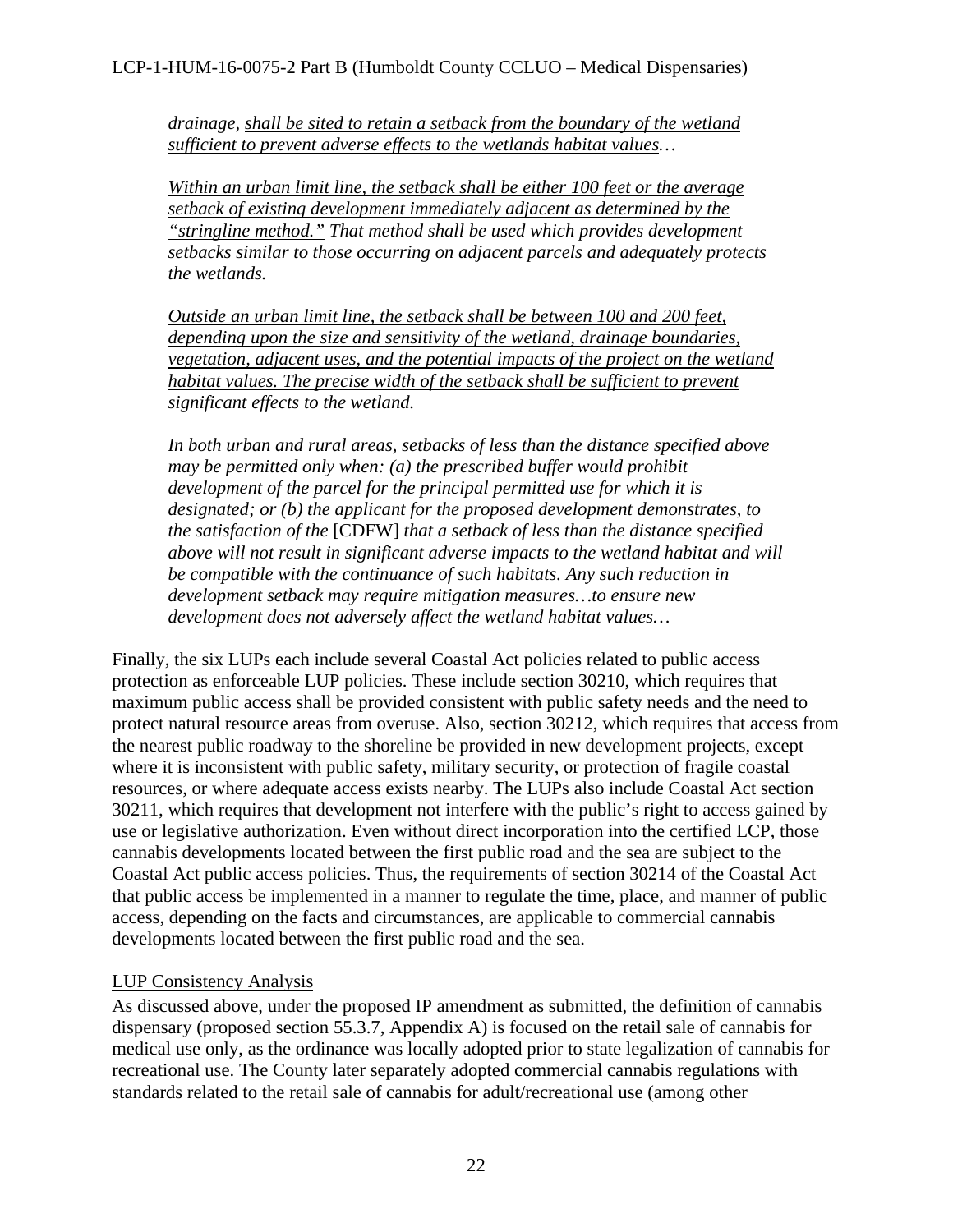commercial cannabis activities), which were certified by the Commission with suggested modifications in May of 2019 under Part C of the subject LCP amendment application. The County staff indicates that the regulations of Part B and Part C that address cannabis dispensaries are meant to be supplementary to each other, and that Part B is meant to apply to cannabis dispensaries in general, not just medical dispensaries. County staff recently (February 28, 2019) offered friendly modifications (Appendix B) that strike the word "medical" from the definition of cannabis dispensary and elsewhere in the proposed ordinance except from the title of the ordinance which is needed for reference purposes. Thus, as modified with the County staff's proposed friendly modifications, the proposed dispensary regulations would pertain to the retail sale of cannabis for both medical and adult/recreational uses.

The regulations for retail sales under Part C that the Commission certified with suggested modifications in May of 2019 specify (in section 313-55.4.10.1) that the retail sale of cannabis shall be subject to the same permit requirements that apply to the proposed dispensary regulations under Part B (the subject IP amendment application). In addition, there are numerous standards in Part C related to minimum buffer requirements for wetlands and ESHA protection, water quality protection, adequacy of services, protection of public views, and other coastal resource protective measures that will apply to retail sale facilities for cannabis for adult use. A partial list of coastal resource protection requirements for Adult Use Retail Sales under Part C includes the following:

- A 100-foot setback from wetlands and ESHA is the minimum requirement for all types of new cannabis facilities, including retail dispensaries, and setbacks must be consistent with LUP requirements that sometimes require that a greater than 100-foot setback be provided, depending on the type of ESHA and site-specific factors;
- All cannabis permits, including permits for retail dispensaries, are required to produce a stormwater management plan to address drainage of the site in a manner that protects water quality consistent with the LUP policies requirements of Coastal Act section 30231;
- Roads providing access to any commercial cannabis site, including to retail dispensaries, must comply with various water quality protection standards, and permit applications are required to include a plan detailing stormwater management for the property;
- All cannabis permits, including permits for retail dispensaries, shall include a materials management plan (MMP) for proper disposal of project-related waste at legally authorized disposal sites;
- Where project-related activities involve storage and use of hazardous materials at a reportable quantity, applicants are required to prepare a hazardous materials management plan (HMMP) that must be reviewed and approved by the County Division of Environmental Health (DEH) and public agencies or private enterprises as appropriate;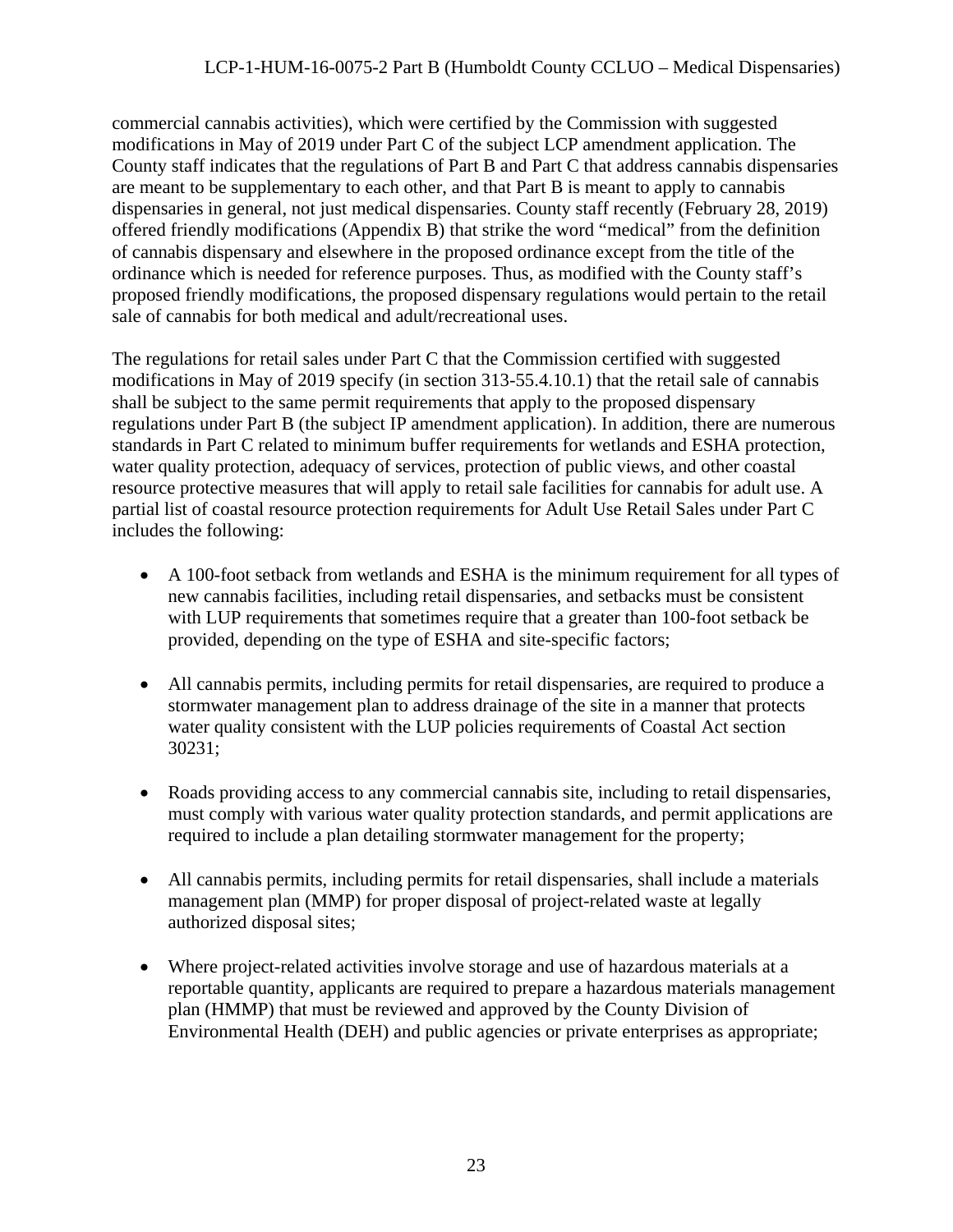- All commercial cannabis activities, including retail dispensaries, shall provide and maintain an approved means of sewage disposal that meets the required standards of the County DEH and/or the Regional Water Quality Control Board, as applicable;
- Any commercial cannabis site open to the public, including retail dispensaries, shall provide adequately sized on-site parking, including a minimum of six parking spaces plus one additional parking space for every two employees; and
- All development associated with a commercial cannabis operation, including a retail dispensary operation, shall comply with all applicable policies of the Local Coastal Area Plan for the protection of public visual resources.

These same coastal resource protection standards outlined in Part C including those listed above also apply to cannabis microbusiness uses (such as those that may occur on MG lands and on MC lands as an interim use, as discussed in Finding IV-C-i above).

To clarify that these same coastal resource protection standards apply to all cannabis retail dispensaries, including those that would be permitted pursuant to the regulations proposed under this IP amendment, the Commission adds **Suggested Modification 2**. As discussed above, this suggested modification would clarify, in proposed section 55.3.9 (Cannabis Dispensary Requirements), that in addition to all other requirements for a CUP and CDP, the requirements applicable to Adult Use Retail Sales of cannabis in section 313-55.4 of the coastal zoning regulations also apply. These various requirements will ensure that new retail dispensary facilities that may be permitted under the proposed IP amendment (1) are served by an adequate supply of parking and thus will prevent overflow into public access parking facilities, preserving public access parking consistent with the public access policies of the certified LUPs and the Coastal Act; (2) protect wetlands and ESHA by requiring minimum setback standards from sensitive resources consistent with LUP requirements; (3) protect water quality by requiring the preparation, approval, and implementation of stormwater management plans, materials management plans, and hazardous materials management plans; (4) have adequate services for on-site sewage disposal systems and waste management; and (5) comply with all applicable LUP policies for visual resources protection. As cannabis retail facilities require both a CDP and a use permit in all districts in which retail facilities will be allowed under the proposed IP amendment, all cannabis retail dispensaries will be appealable to the Commission. Moreover, the CDP application review of cannabis retail dispensaries will evaluate specific impacts to coastal access parking, visual and water resources, and other potential coastal resource effects that may result from individual cannabis retail facilities. The CDP review process will ensure that projects comply with the resource protection policies and regulations of the certified LCP. For all of the above reasons, the Commission finds the proposed IP amendment, as suggested to be modified, conforms with and is adequate to carry out the coastal access, visual, wetlands, ESHA, and water resource protection provisions of the certified LUPs.

## <span id="page-23-0"></span>**3. Friendly Modifications**

As previously discussed in Finding IV-A, since the time that the County adopted and transmitted the proposed IP changes described above, (1) the State legalized cannabis for adult recreational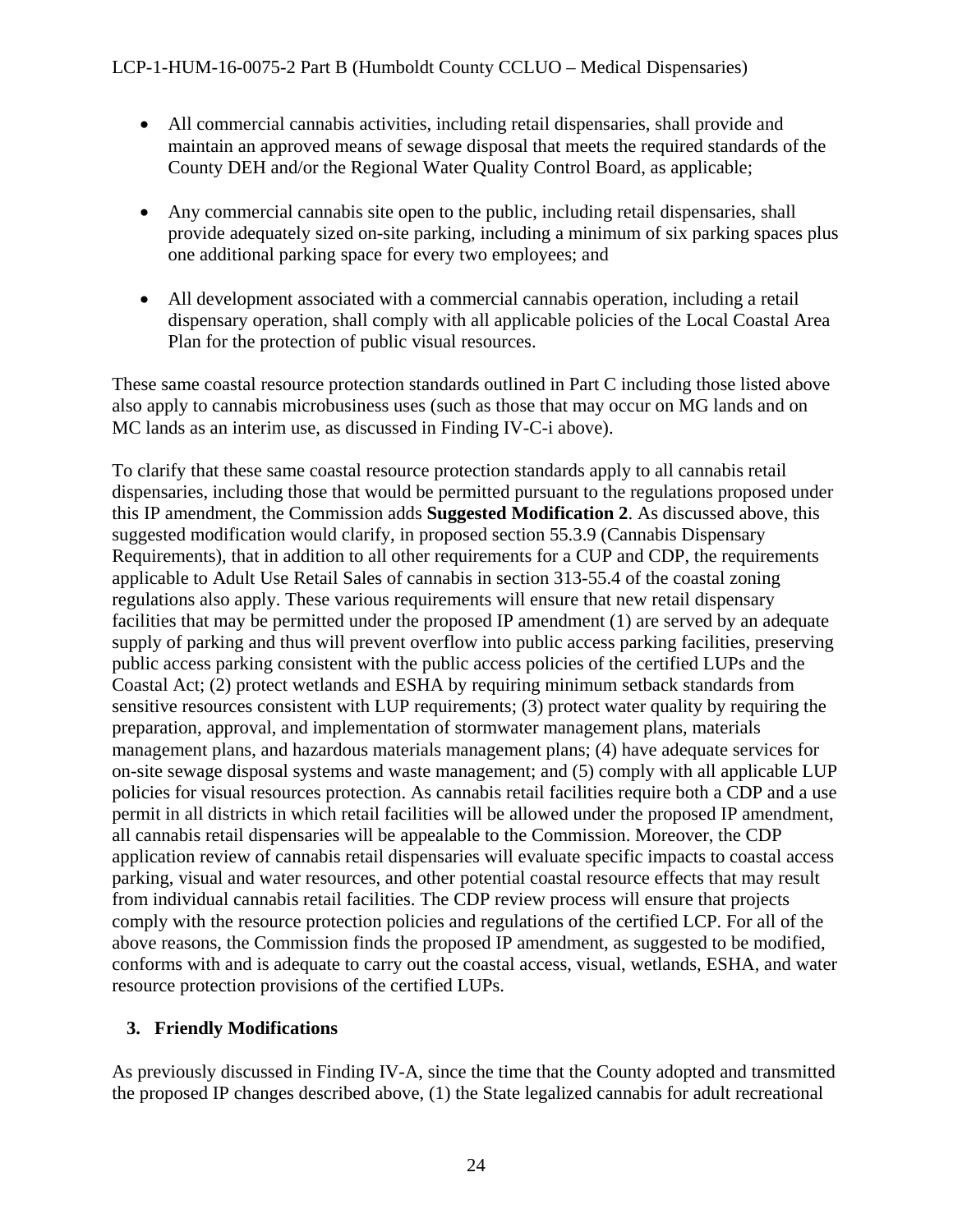use, and (2) the County updated regulations for commercial cannabis cultivation (Part C of the subject LCP amendment application, certified by the Commission with suggested modifications on May 9, 2019). To promote consistency with current State law as well as more recently adopted terminology, definitions, and other standards, County staff offered several proposed "friendly modifications" related to indoor and outdoor cultivation for personal use on February 28, 2019 (Appendix B). The proposed friendly modifications offered by County staff would (1) delete outdated code references; (2) update terminology and definitions for internal IP consistency and consistency with the more recently developed Part C regulations; and (3) make the regulations applicable to both medical and recreational cannabis use.

At the County staff's request, the Commission incorporates the County staff's proposed "friendly modifications" as **Suggested Modification 3**, which includes the proposed friendly modifications plus additional minor changes suggested by the Commission to reduce redundancy and promote clarity and internal IP consistency. Appendix C displays the totality of Commission suggested modifications.

## <span id="page-24-0"></span>**V. CALIFORNIA ENVIRONMENTAL QUALITY ACT**

As set forth in section 21080.9 of the California Public Resources Code, CEQA exempts local government from the requirement of preparing an EIR in connection with its activities and approvals necessary for the preparation and adoption of a local coastal program (LCP). Thus, local governments are not required to prepare an EIR in support of their proposed LCP amendments, although the Commission can and does use any environmental information that the local government submits in support of its proposed LCP amendments. Instead, the CEQA responsibilities are assigned to the Commission, and the Commission's LCP review and approval program has been found by the Resources Agency to be the functional equivalent of the environmental review required by CEQA, pursuant to CEQA Section 21080.5. Therefore, the Commission is relieved of the responsibility to prepare an EIR for each LCP.

Nevertheless, the Commission is required, in approving an LCP amendment submittal, to find that the approval of the proposed LCP, as amended, does conform with CEQA provisions, including the requirement in CEQA section 21080.5(d)(2)(A) that the amended LCP will not be approved or adopted as proposed if there are feasible alternatives or feasible mitigation measures available which would substantially lessen any significant adverse impact which the activity may have on the environment [14 CCR §§ 13542(a), 13540(f), and 13555(b)].

The County's LCP Amendment consists of an IP amendment only. The Commission incorporates its findings on LUP conformity into this CEQA finding as it is set forth in full. As discussed herein, the IP amendment as originally submitted is not in conformity with, or adequate to carry out, the provisions of the six Local Coastal Area Plans in the certified LCP. The Commission, therefore, has suggested modifications to bring the IP Amendment into full conformance with the six Local Coastal Area Plans in the certified LUP. As modified, the Commission finds that approval of the LCP amendment will not result in significant adverse environmental impacts under the meaning of CEQA.